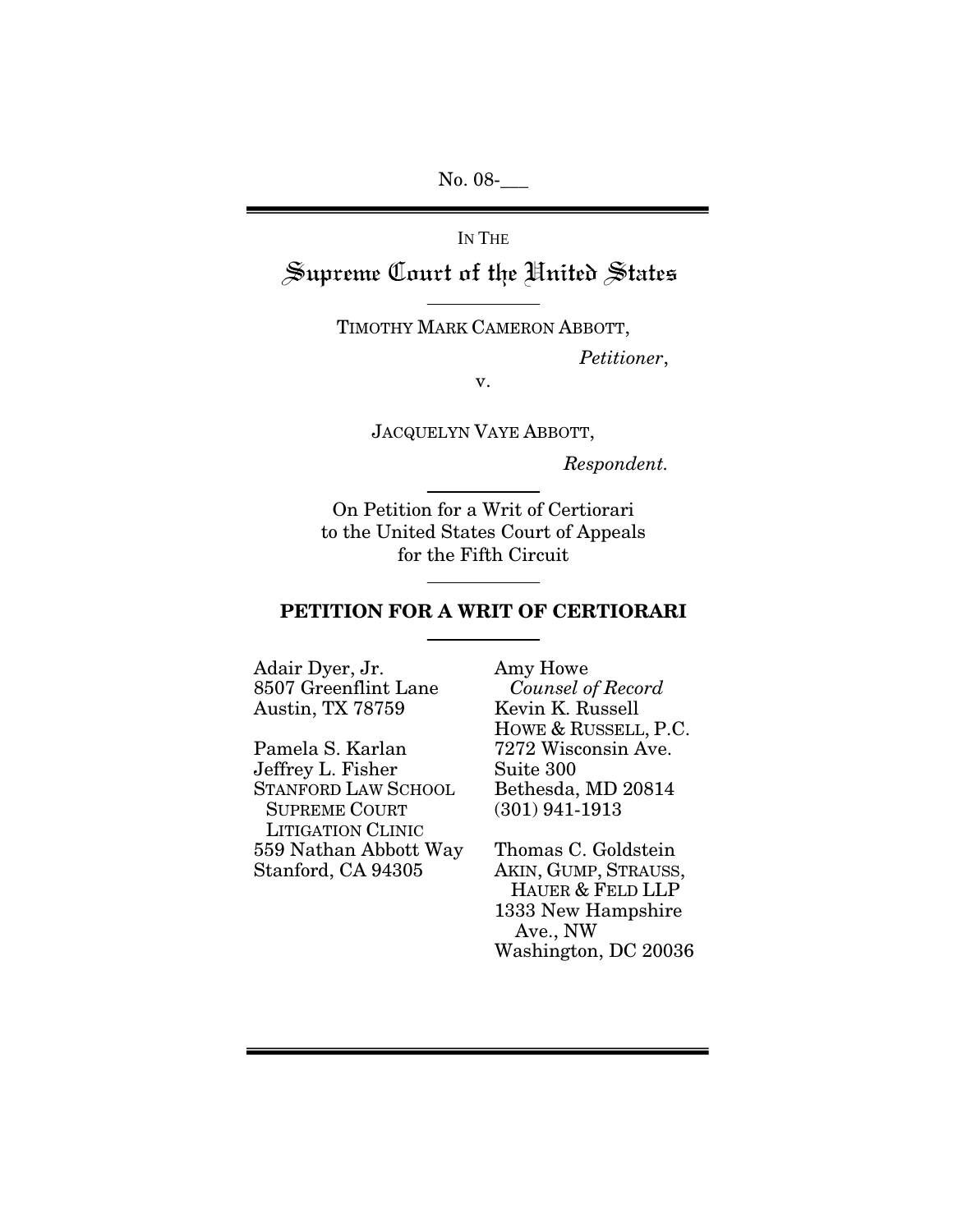#### QUESTION PRESENTED

<span id="page-1-0"></span>The Hague Convention on International Child Abduction requires a country to return a child who has been "wrongfully removed" from his country of habitual residence. Hague Convention art. 12. A "wrongful removal" is one that occurs "in breach of rights of custody." *Id.* art. 3. The question presented is:

Whether a ne exeat clause (that is, a clause that prohibits one parent from removing a child from the country without the other parent's consent) confers a "right of custody" within the meaning of the Hague Convention on International Child Abduction.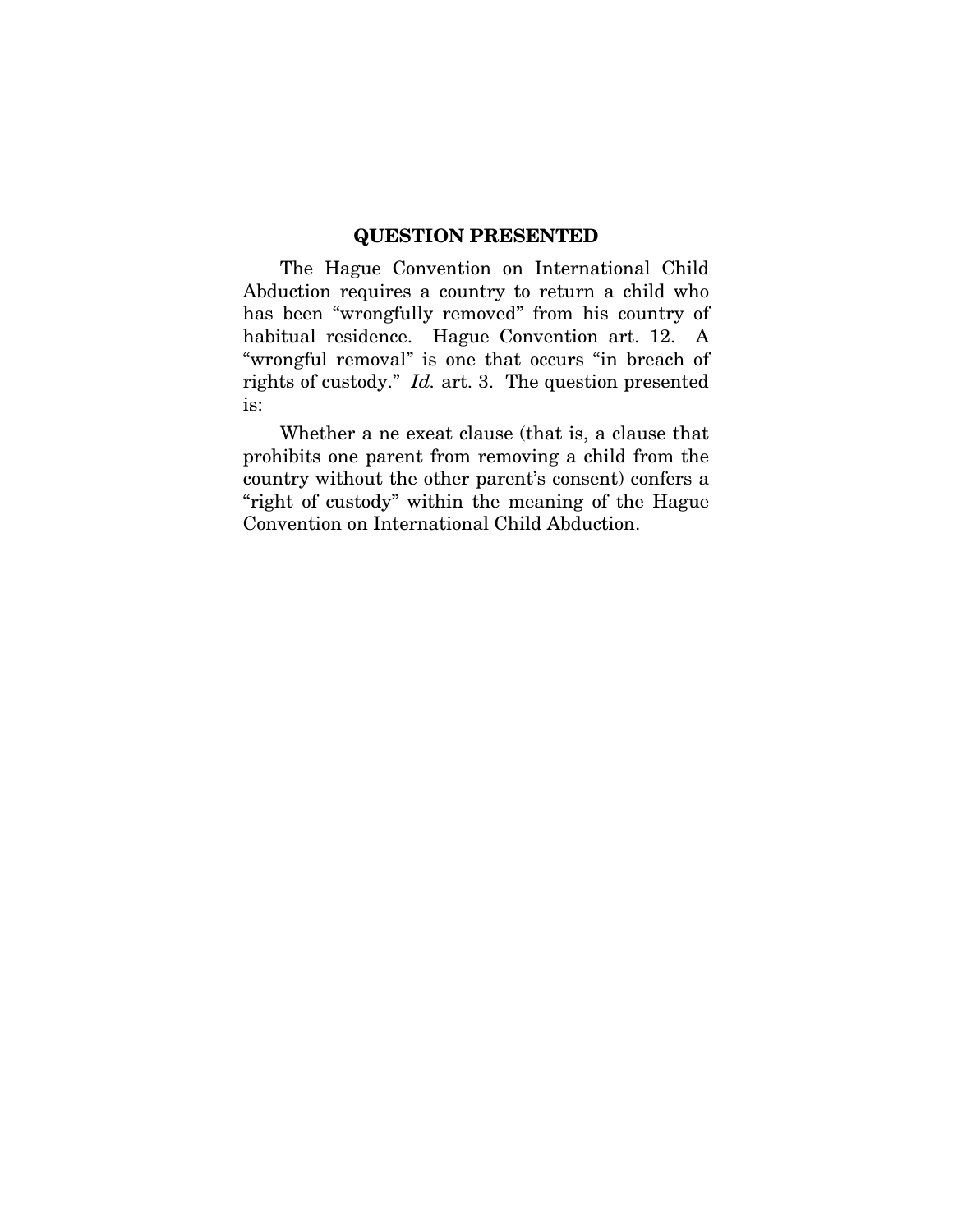## TABLE OF CONTENTS

| PETITION FOR A WRIT OF CERTIORARI1                                                                                                                       |  |  |
|----------------------------------------------------------------------------------------------------------------------------------------------------------|--|--|
|                                                                                                                                                          |  |  |
|                                                                                                                                                          |  |  |
| RELEVANT STATUTORY PROVISIONS  1                                                                                                                         |  |  |
|                                                                                                                                                          |  |  |
| REASONS FOR GRANTING THE WRIT  6                                                                                                                         |  |  |
| Federal Courts Are Intractably Divided Over<br>I.<br>Whether A Ne Exeat Clause Constitutes A<br>"Right Of Custody" Under The Hague                       |  |  |
| The Fifth Circuit's Decision Conflicts With<br>II.<br>The Position Taken By The Vast Majority Of<br>Sister Signatories That Have Addressed The<br>Issue. |  |  |
| III. The Fifth Circuit's Decision Is Wrong On The                                                                                                        |  |  |
| The Convention's Definition Of "Rights"<br>$A_{\cdot}$<br>Of Custody" Includes A Ne Exeat Right 25                                                       |  |  |
| The Convention's Travaux Préparatoires<br><b>B.</b><br>Also Support The Conclusion That Ne<br>Exeat Rights Constitute Rights Of                          |  |  |
|                                                                                                                                                          |  |  |
| <b>APPENDIX</b>                                                                                                                                          |  |  |
| A. Court of Appeals Decision 1a                                                                                                                          |  |  |
| B. District Court Decision  15a                                                                                                                          |  |  |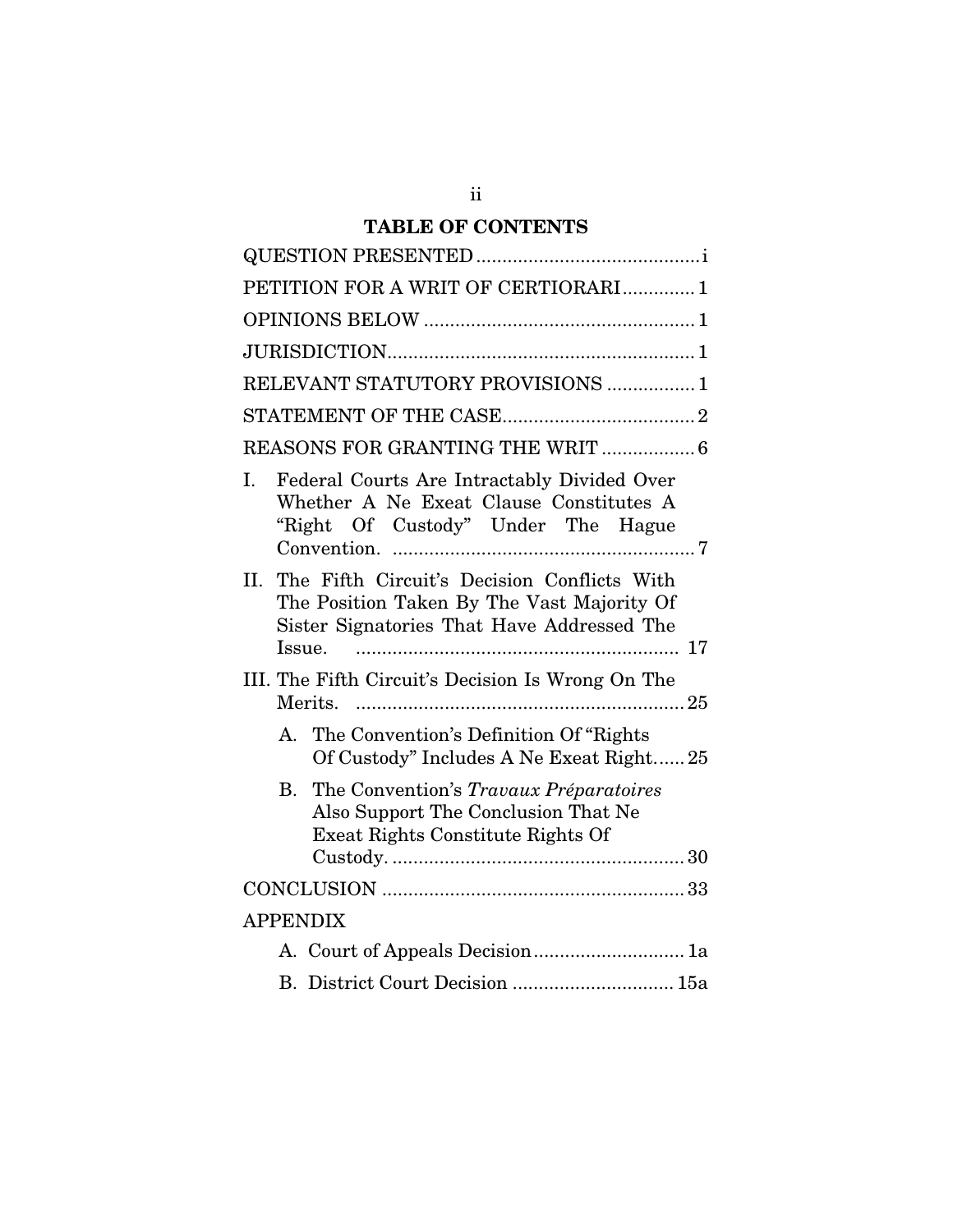| C. Hague Convention on the Civil Aspects of |  |
|---------------------------------------------|--|
| D. International Child Abduction            |  |
| E. Minors Law 16,618 art. 49 (Chile) 61a    |  |
| F. Selections from Explanatory Report by    |  |
|                                             |  |

# iii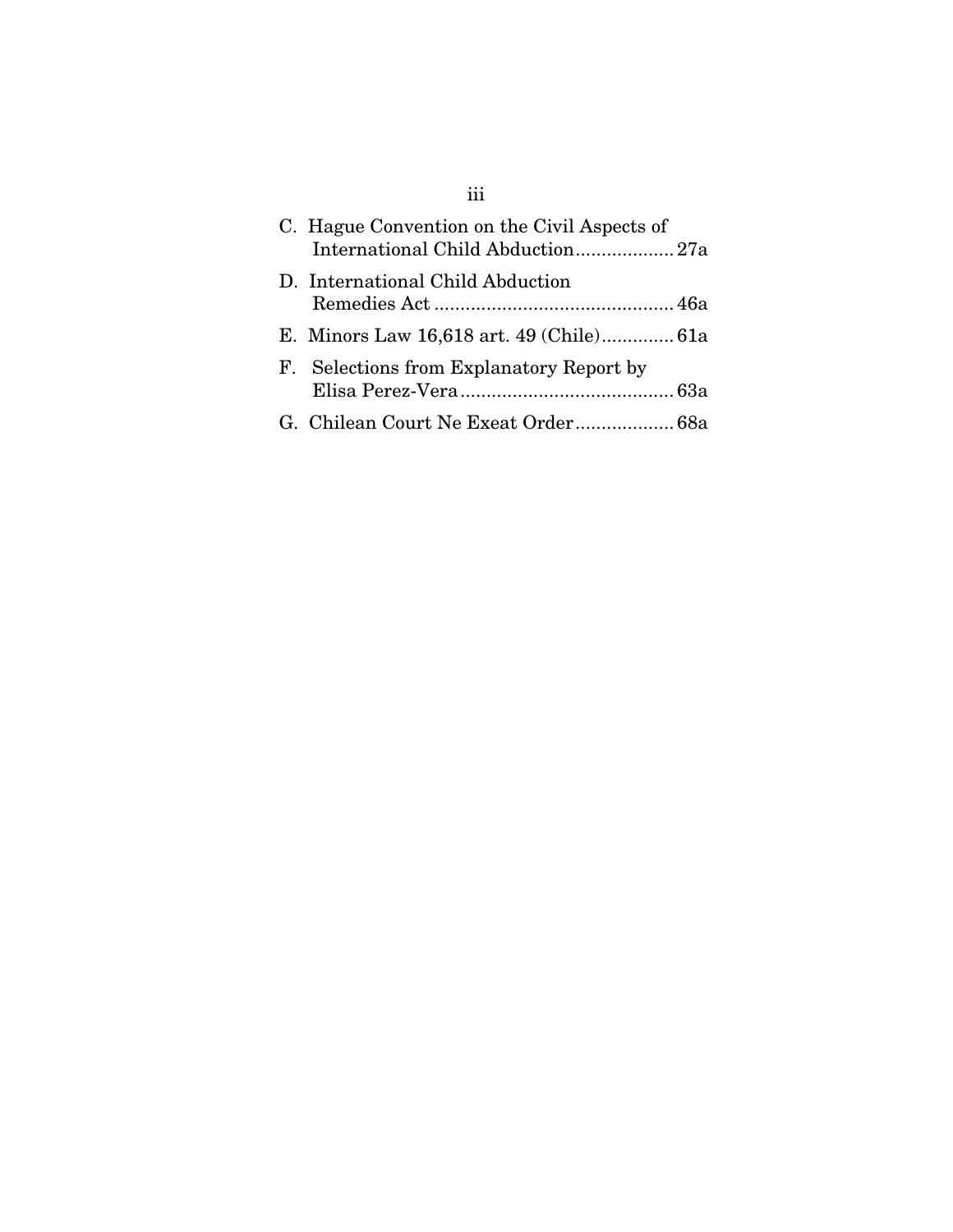### TABLE OF AUTHORITIES

## United States Cases

| Air France v. Saks, 470 U.S. 392 (1985)  18, 30                                              |
|----------------------------------------------------------------------------------------------|
| Altamiranda Vale v. Avila, 538 F.3d 581 (7th                                                 |
| Burnham v. Superior Court of Calif., 495 U.S.                                                |
| Croll v. Croll, 229 F.3d 133 (2d Cir. 2000), cert.                                           |
| Cruzan v. Director, Missouri Dep't of Health, 497                                            |
| D'Assignies v. Escalante, No. BD 051876 (Cal.                                                |
| David S. v. Zamira S., 574 N.Y.S.2d 429 (N.Y.                                                |
| Duran v. Beaumont, 534 F.3d 142 (2d Cir. 2008) 14                                            |
| Eastern Airlines, Inc. v. Floyd, 499 U.S. 530                                                |
| El Al Israel Airlines, Ltd. v. Tseng, 525 U.S. 155                                           |
| Fawcett v. McRoberts, 326 F.3d 491 (4th Cir.),<br>cert. denied, 540 U.S. 1068 (2003)  11, 17 |
| Friedrich v. Friedrich, 78 F.3d 1060 (6th Cir.                                               |
| Furnes v. Reeves, 362 F.3d 702 (11th Cir.), cert.                                            |
| Gonzalez v. Gutierrez, 311 F.3d 942 (9th Cir.                                                |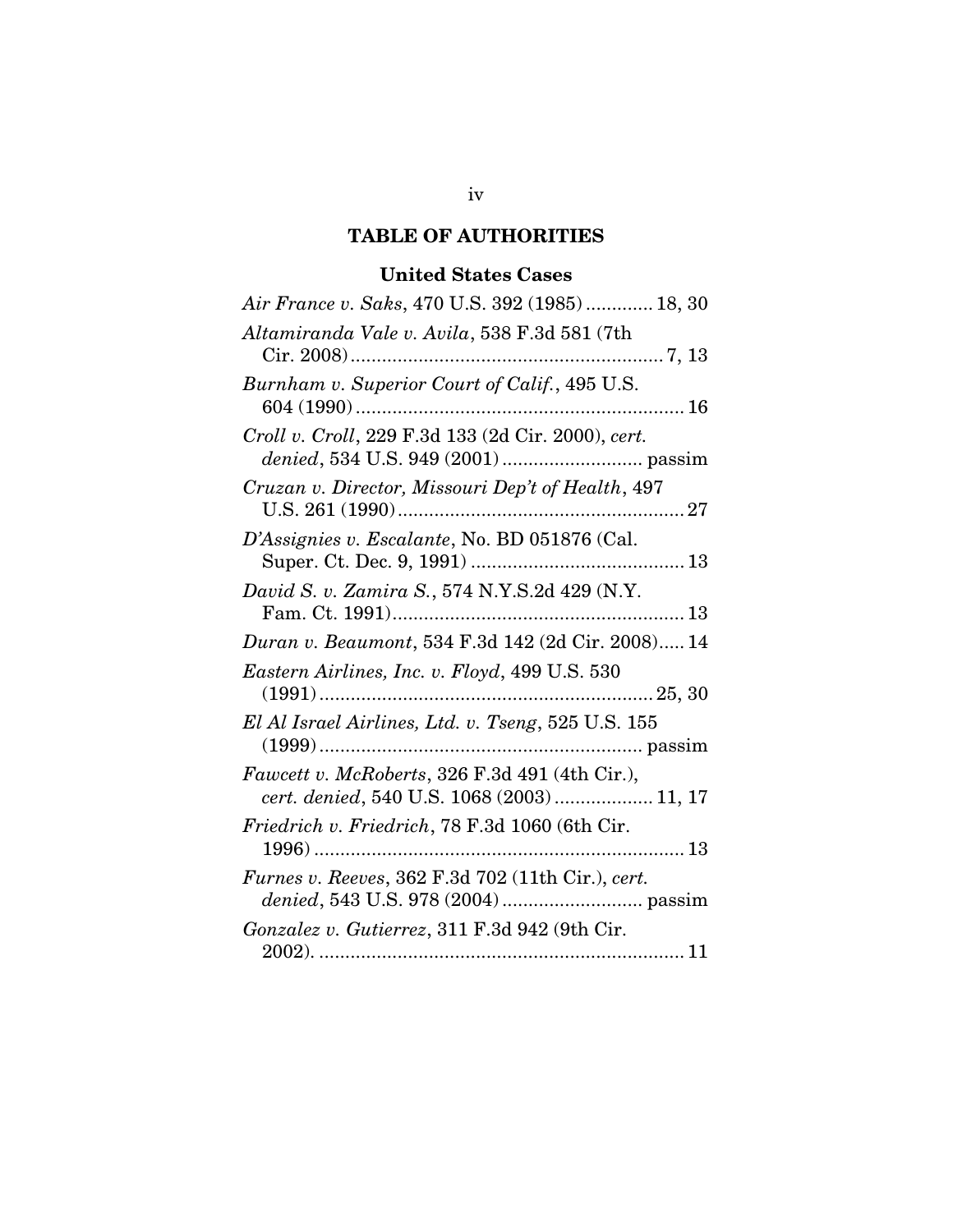# Foreign Cases

| Bundesverfassungsgericht [BVerfG] [Federal           |
|------------------------------------------------------|
| Constitutional Court] July 18, 1997, 2 BvR           |
|                                                      |
|                                                      |
| Director-General Department of Families, Youth       |
| and Community Care and Hobbs, 24                     |
| September 1999, Family Court of Australia            |
|                                                      |
| D.S. v. V.W., [1996] 2 S.C.R. 108 (Can.)  23, 24     |
| <i>Evans v. Evans</i> [1989] 1 F.L.R. 135 (Eng.)  19 |
|                                                      |
| Goertz v. Gordon, [1996] 2 S.C.R. 27 (Can.) 24       |
| In Re D (a child) [2007] 1 A.C. 619 (H.L. 2006) 18   |
| In the Marriage of: Jose Garcia Resina and           |
| Muriel Gislaine Henriette Resina, Appeal No.         |
|                                                      |
|                                                      |

v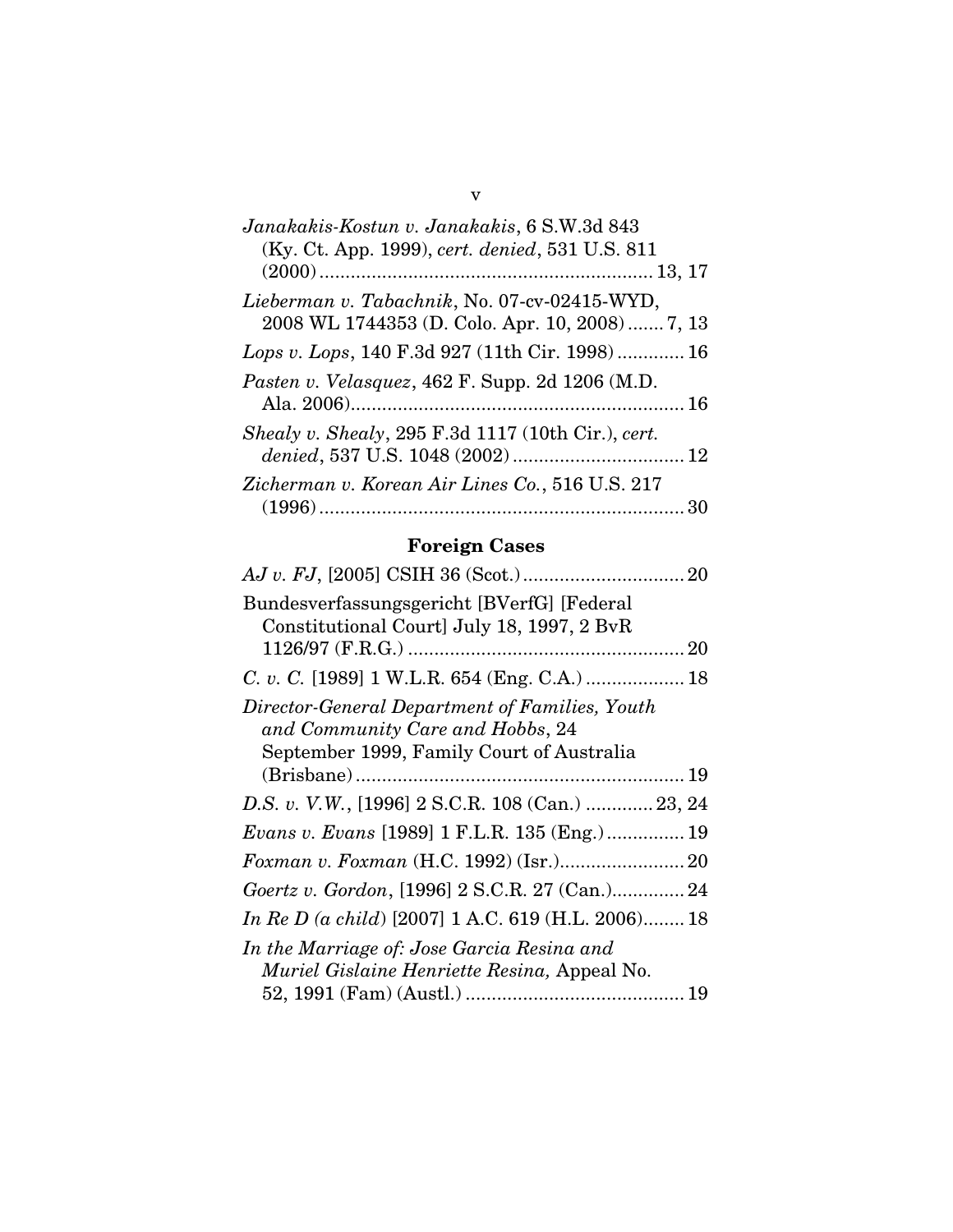| $M.S.H v. L.H., [2000] 3 I.R. 390$ (Supreme Court                                                                                                |
|--------------------------------------------------------------------------------------------------------------------------------------------------|
| <i>Ministere Public c. MB, Cour d'appel</i> [CA]<br>[regional court of appeal] Aix-en-Provence,<br>Mar. 23, 1989, reprinted in 79 Rev. crit. 529 |
| Ministere Public v. Mme. Y., Tribunal de grande<br>instance [T.G.I.] [ordinary court of original<br>jurisdiction] Perigueux, Mar. 17, 1992, D.S. |
| Oberlandesgericht Dresden [High Regional<br>Court] Jan. 21, 2002, 10 UF 753/01 (F.R.G.)  20                                                      |
| Oberster Gerichtshof [OGH] [Supreme Court]                                                                                                       |
| Re P (A Child) (Abduction: Acquiescence) [2004]                                                                                                  |
| Secretary for Justice v. Abrahams, Family Court                                                                                                  |
| Sonderup v. Tondelli, 2000 (1) SA 1171 (CC) (S.                                                                                                  |
| State Central Authority v. Ayob, (1997) 137                                                                                                      |
| <i>Thomson v. Thomson,</i> [1994] 3 S.C.R. 551 (Can.)  23                                                                                        |
| <i>Thorne v. Dryden-Hall</i> [1997] 148 D.L.R. (4th)                                                                                             |
|                                                                                                                                                  |

### Statutes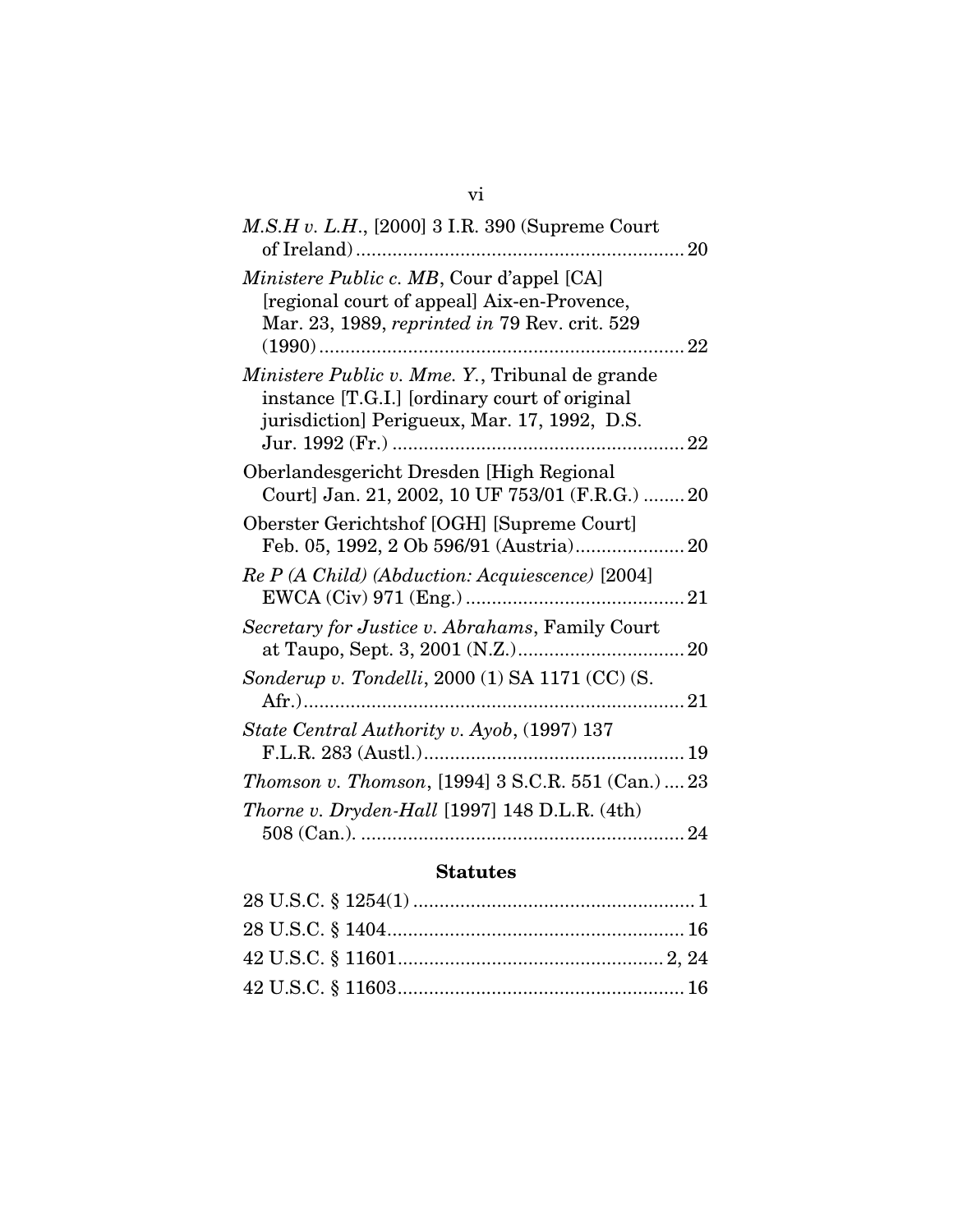## CODE Civil Section 225 (Chile) .................................. 4 Minors Law 16,618 art. 49 (Chile) .............................. 4

## International Law

| Hague Convention on the Civil Aspects of |                                               |
|------------------------------------------|-----------------------------------------------|
|                                          | International Child Abduction, Oct. 25, 1980, |
|                                          |                                               |

## Other Authorities

| Anton, A. E., The Hague Convention on<br>International Child Abduction, 30 INT'L &                                                  |
|-------------------------------------------------------------------------------------------------------------------------------------|
| BEAUMONT, PAUL & PETER E. MCELEAVY, THE<br>HAGUE CONVENTION ON INTERNATIONAL CHILD                                                  |
| Br. Amicus Curiae of the United States, Crosby<br>v. Nat'l Foreign Trade Council, 530 U.S. 363                                      |
| Dyer, Adair, Questionnaire and Report on<br>International Child Abduction by One Parent,<br>in ACTES ET DOCUMENTS DE LA QUATORZIÈME |
| HAGUE CONFERENCE ON PRIVATE INTERNATIONAL<br>LAW, ACTES ET DOCUMENTS DE LA<br>QUATORZIÈME SESSION, TOME III (1980) 31               |
| H.R. REP. No. 100-525 (1988), reprinted in 1988                                                                                     |
| H.R. REP. No. 100-525 (Executive<br>Communication submitted by the U.S.<br>Department of State to the House of                      |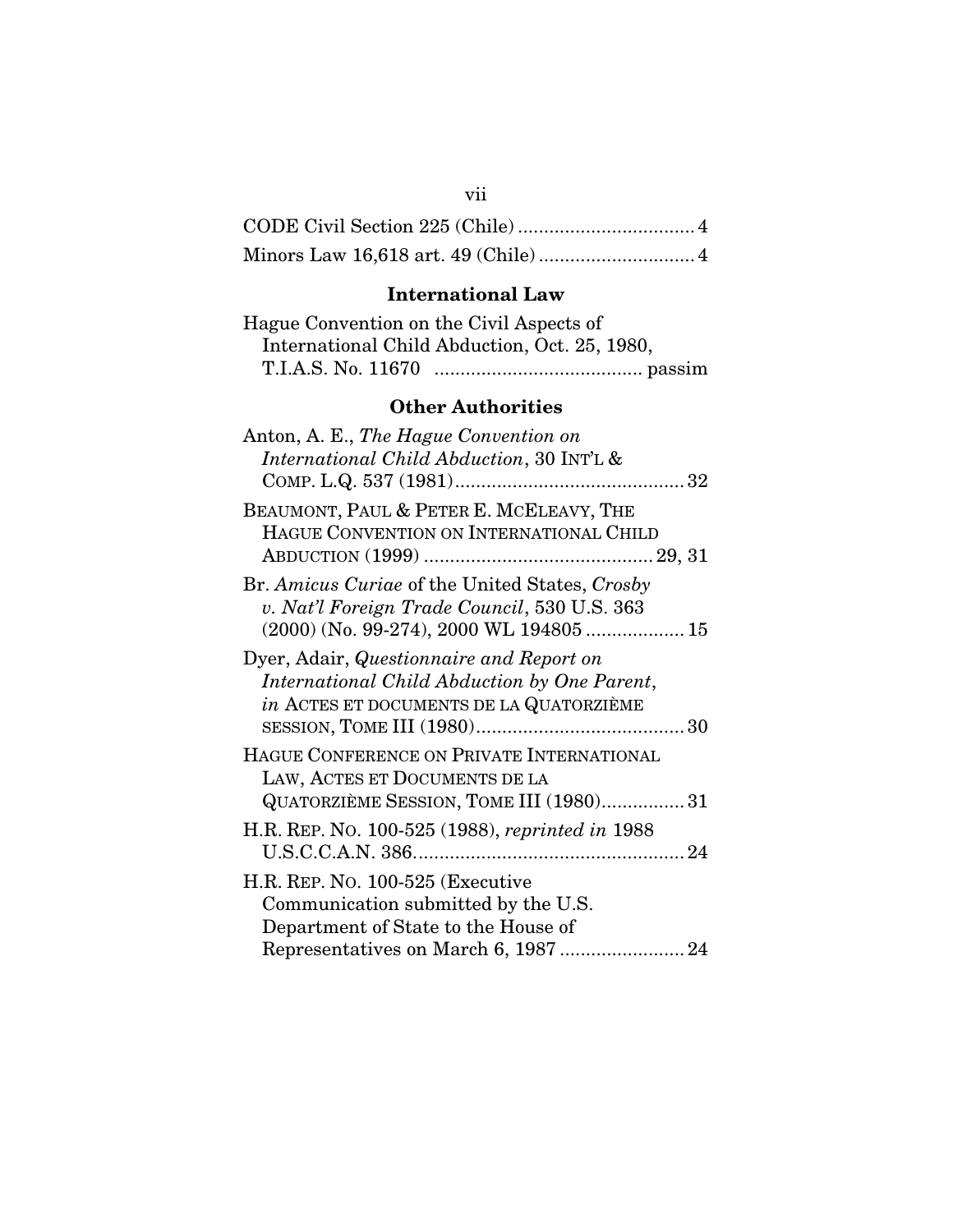# viii

| Perez-Vera, Elisa, Explanatory Report on the<br>1980 Hague Child Abduction Convention<br>("Perez-Vera Report"), in ACTES ET<br>DOCUMENTS DE LA QUATORZIÈME SESSION,            |
|--------------------------------------------------------------------------------------------------------------------------------------------------------------------------------|
| Permanent Bureau, Hague Commission, Overall<br>Conclusions of the Special Commission of<br>October 1989 on the Operation of the Hague<br>Convention, 29 I.L.M. 219<br>(October |
| Silberman, Linda, Interpreting the Hague<br>Abduction Convention: In Search of a Global<br>Jurisprudence, 38 U.C. DAVIS L. REV. 1049                                           |
| Silberman, Linda, The Hague Child Abduction<br><b>Convention Turns Twenty: Gender Politics</b><br>and Other Issues, 33 N.Y.U. J. INT'L L. & POL.                               |
| U.S. DEP'T OF STATE, MULTILATERAL TREATIES IN<br>FORCE FOR THE UNITED STATES AS OF JAN. 1,                                                                                     |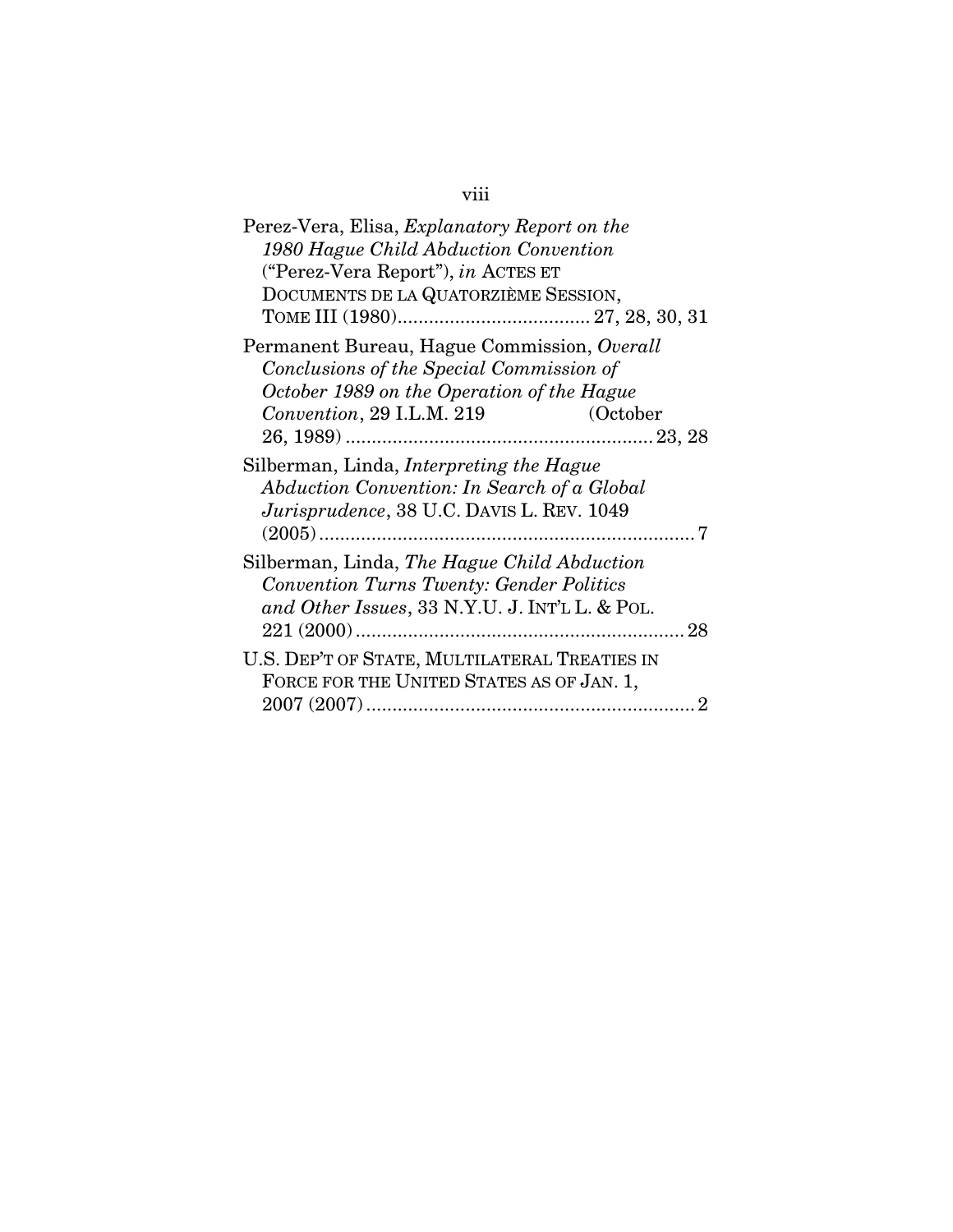#### <span id="page-9-0"></span>PETITION FOR A WRIT OF CERTIORARI

Petitioner Timothy Mark Cameron Abbott respectfully petitions for a writ of certiorari to review the judgment of the United States Court of Appeals for the Fifth Circuit.

#### OPINIONS BELOW

The opinion of the United States Court of Appeals for the Fifth Circuit (Pet. App. 1a) is published at 542 F.3d 1081. The district court's opinion (Pet. App. 15a) is published at 495 F. Supp. 2d 635.

#### **JURISDICTION**

The judgment of the court of appeals was entered on September 16, 2008. Pet. App. 1a. This Court has jurisdiction pursuant to 28 U.S.C. § 1254(1).

#### RELEVANT STATUTORY PROVISIONS

The Hague Convention on the Civil Aspects of International Child Abduction (Pet. App. 27a), the International Child Abduction Remedies Act (Pet. App. 46a), and Minors Law 16,618 art. 49 (Chile) (Pet. App. 61a) are reproduced in the Petition Appendix.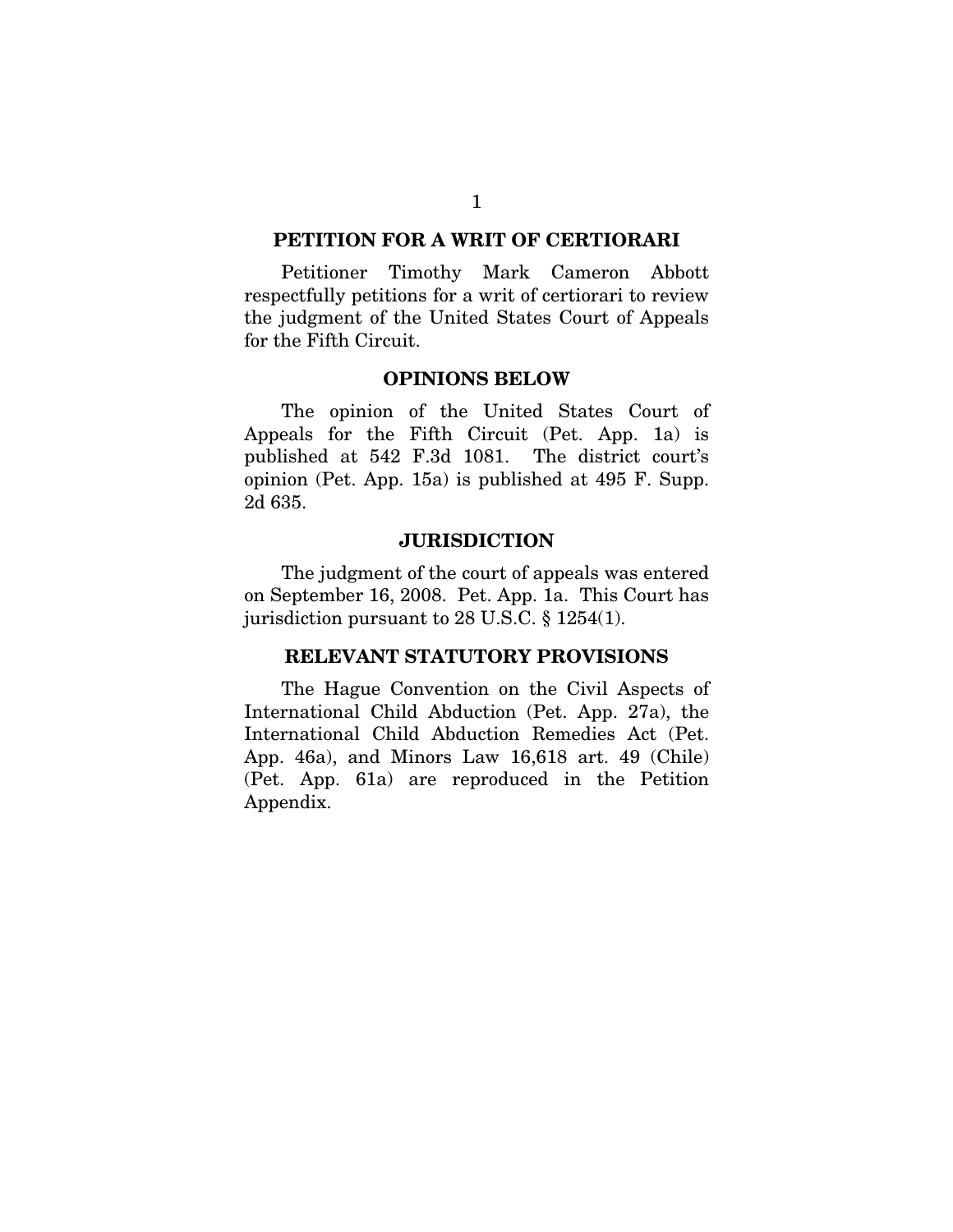#### STATEMENT OF THE CASE

<span id="page-10-0"></span>This case presents an important question of international law over which the federal courts of appeals are intractably divided: whether a "ne exeat clause" confers a "right of custody" for purposes of the Hague Convention on International Child Abduction. The conclusion reached by a majority of U.S. courts of appeals directly conflicts with the conclusions of the vast majority of our sister signatories. Moreover, the question presented recurs frequently and in practice is often determinative of parental rights involving children who are taken from their home countries.

1. The United States is a signatory of the Hague Convention on the Civil Aspects of International Child Abduction, Oct. 25, 1980, T.I.A.S. No. 11670 ("Hague Convention" or "Convention"). The Convention exists "to secure the prompt return of children wrongfully removed or retained in any Contracting State" and "to ensure that rights of custody and of access under the law of one Contracting State are effectively respected in the other Contracting States." Hague Convention art. 1. Congress implemented the Convention – which came into force in the United States on July 1, 1988, *see* U.S. DEP'T OF STATE, MULTILATERAL TREATIES IN FORCE FOR THE UNITED STATES AS OF JAN. 1, 2007, at 98 (2007) – in the International Child Abduction Remedies Act ("ICARA"), 42 U.S.C. § 11601 et seq.

Under the Convention, a parent has the right to have his or her child returned to the country of the child's habitual residence if the child "has been wrongfully removed or retained." Hague Convention art. 12. Article 3 provides that a removal is wrongful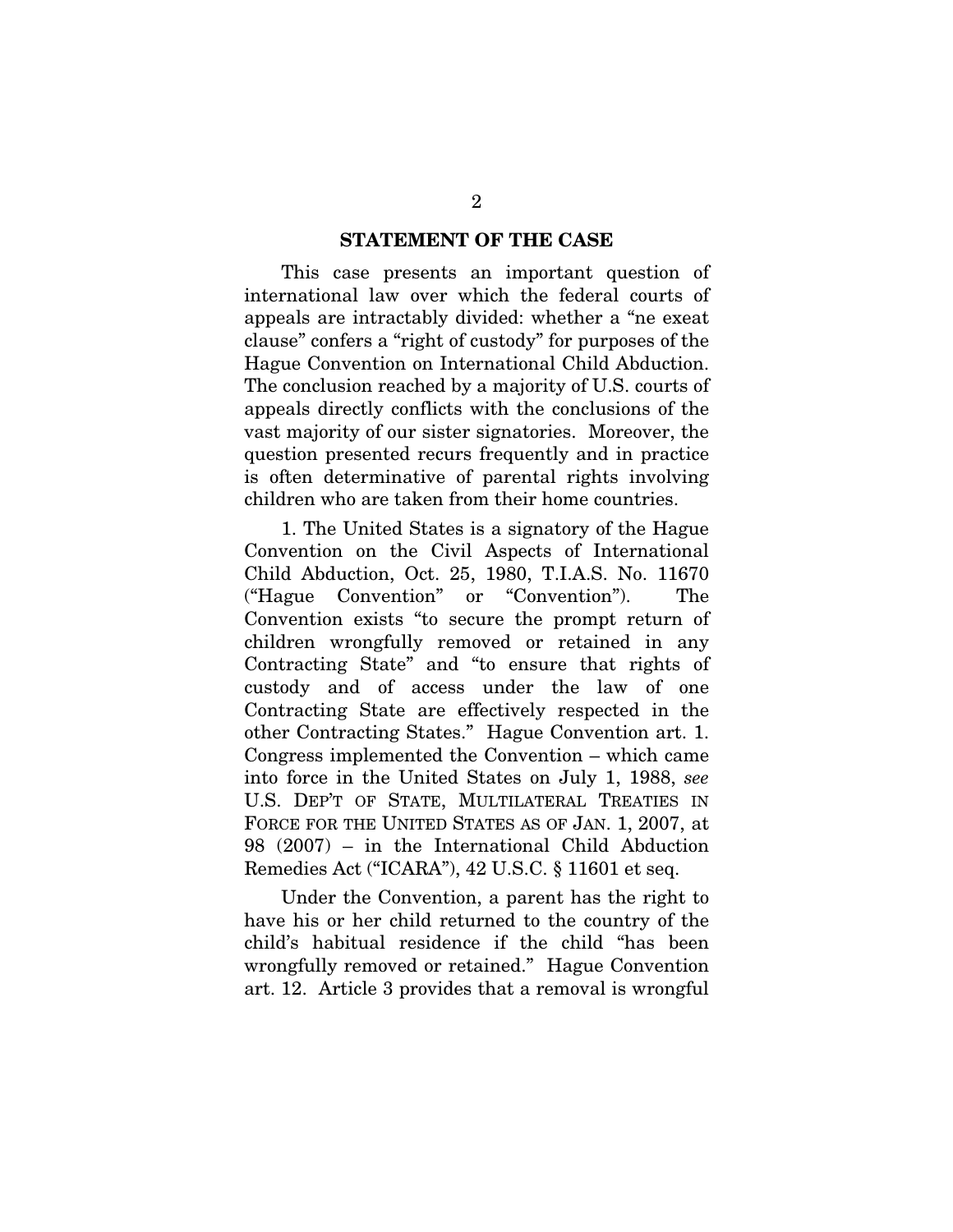when it occurs "in breach of rights of custody attributed to a person . . . either jointly or alone, under the law of the State in which the child was habitually resident immediately before the removal or retention." Article 5(a) of the Convention in turn provides that "rights of custody shall include rights relating to the care of the person of the child, and, in particular the right to determine the child's place of residence."

In contrast to parents holding rights of custody, parents who merely hold "rights of access" – which the Convention describes as "includ[ing] the right to take a child for a limited period of time to a place other than the child's habitual residence," *see* Hague Convention art.  $5(b)$  – cannot compel their child's return to the country of his habitual residence. Instead, parents can only seek assistance in exercising those rights in the new country. *See id.*  art. 21.

2. Petitioner Timothy Abbott, a British citizen, married respondent Jacquelyn Vaye Abbott, a U.S. citizen, in England in 1992. Pet. App. 1a. Petitioner's work as an astronomer specializing in detector science and telescope management took the couple to Hawaii, where their son A.J.A. was born in 1995. Pet. App. 1a. After a three-year stay in the Canary Islands, the Abbotts moved to Chile, where petitioner had accepted a new job. Pet. App. 1a.

Petitioner and respondent separated in March 2003. Pet. App. 1a. Litigation in the Chilean family courts produced various court orders, four of which are relevant here. The first, entered in January 2004, granted petitioner "direct and regular" visitation rights. Pet. App. 17a. The second, entered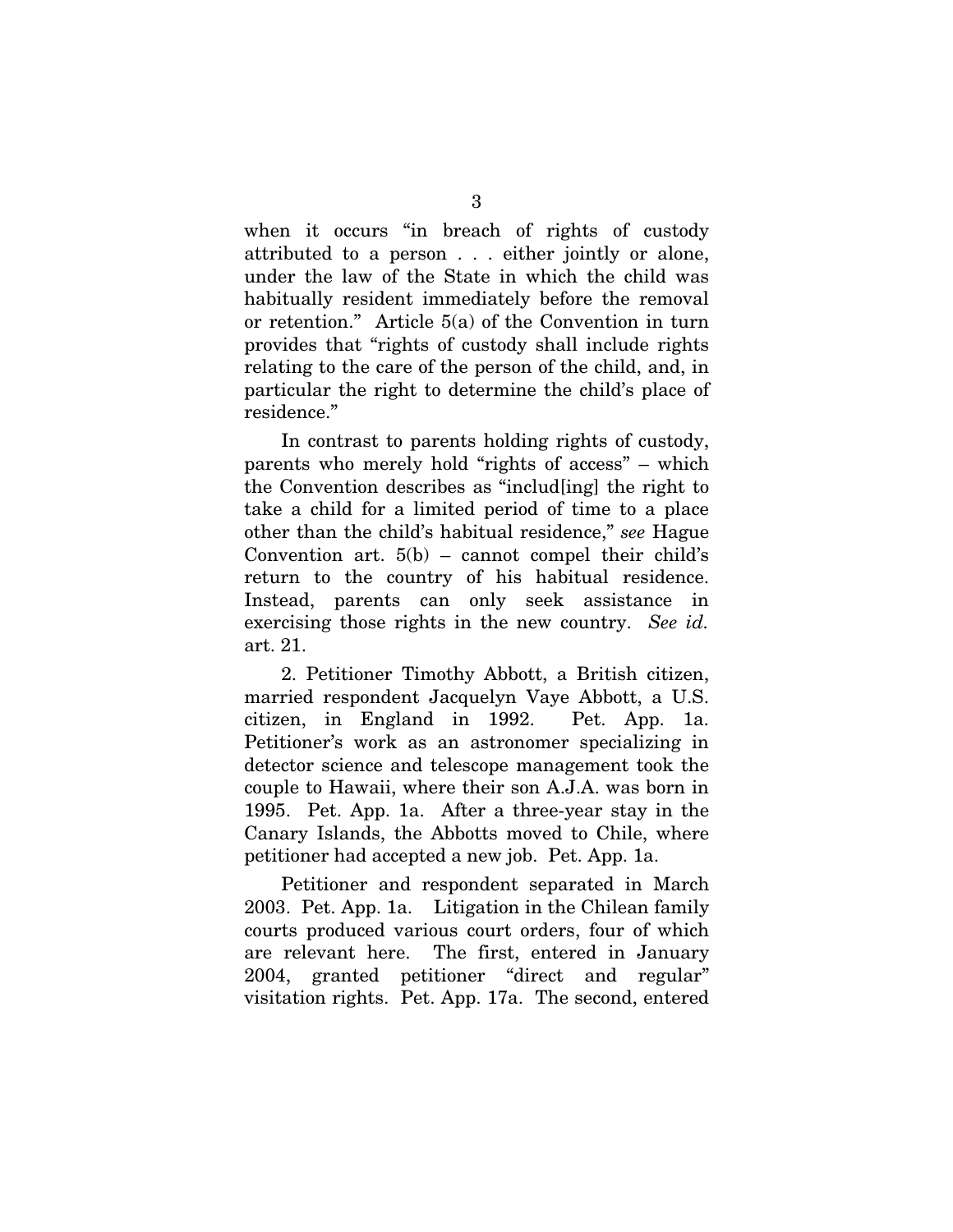in November 2004, left daily care and control of A.J.A. with respondent.[1](#page-12-0) Pet. App. 17a. The third, entered in February 2005, expanded petitioner's visitation rights to include a full month of summer vacation. Pet. App. 2a. The fourth, entered on January 13, 2004, prohibited both parents from removing A.J.A. from Chile without written authorization from the court. Pet. App. 2a. In addition to the Chilean family court ne exeat order, petitioner also held a ne exeat right under a Chilean statute that requires authorization from a parent having visitation rights before the other parent may take a child out of Chile. Minor's Law 16,618 art. 49 (Chile) (Pet. App. 61a).

In July 2005, petitioner sought an order from Chilean courts that would have expanded his rights with respect to his son. *See* Pet. App. 2a. Shortly thereafter, in August 2005, respondent violated the ne exeat order and Chilean law, taking petitioner's son out of Chile without petitioner's knowledge or the court's consent. Pet. App. 17a. Petitioner hired a private investigator and, four months after the removal, located his son in Texas. Pet. App. 2a.

3. Petitioner filed this suit in federal district court in Texas, seeking to have his son returned to Chile pursuant to the Hague Convention and ICARA. Pet. App. 18a. The district court denied petitioner's

<span id="page-12-0"></span><sup>1</sup> Such an order was consistent with Chilean law, which – absent a showing by the father that she is unfit – vests responsibility for the personal care of a child with the mother, without any implication that the father is an inadequate parent. *See* CODE Civil Section 225 (Chile).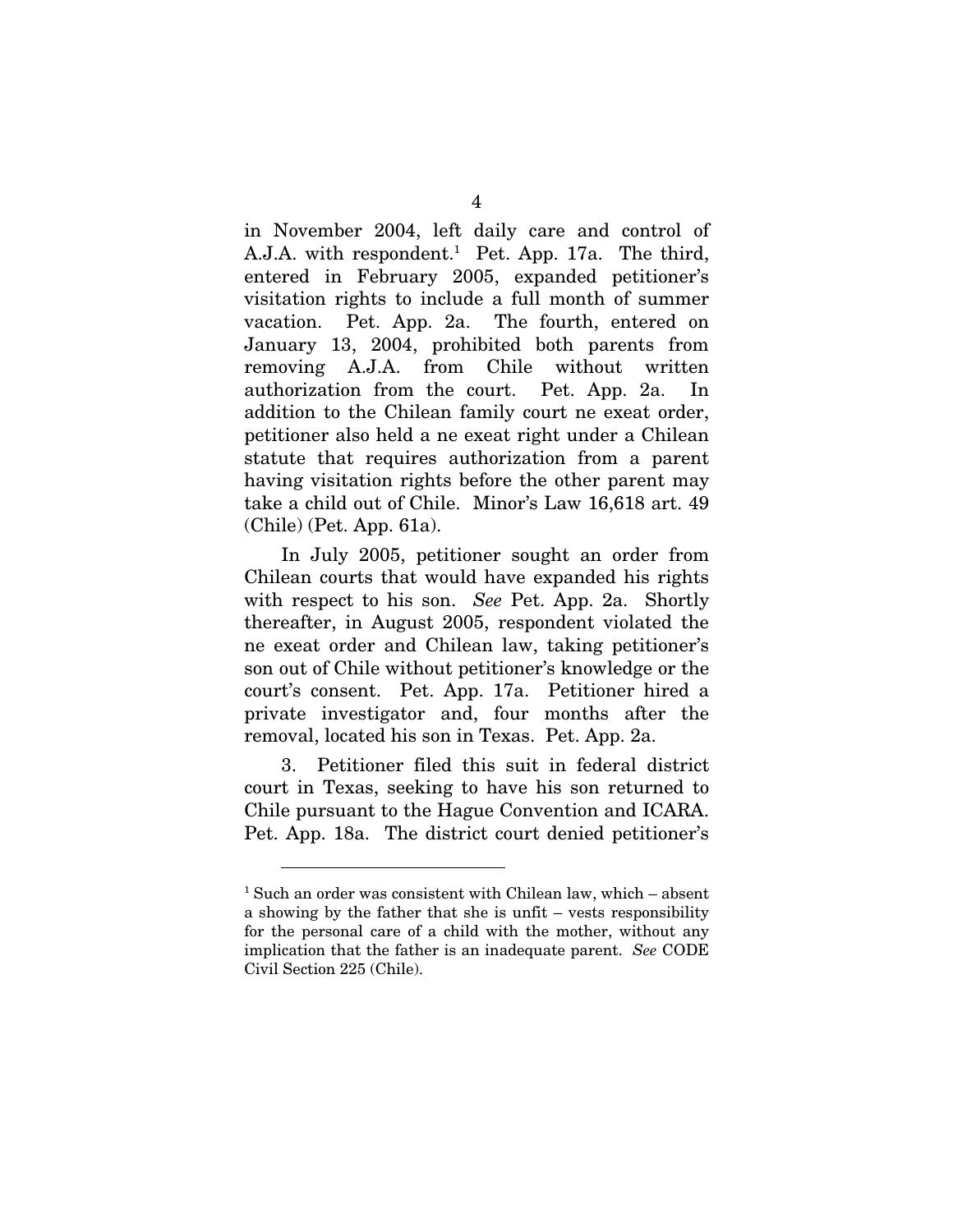request. Pet. App. 15a. Although respondent conceded that her removal violated Chilean law (and in particular the ne exeat order), Pet. App. 6a, 19a-20a, and the court acknowledged that respondent's removal of A.J.A. without petitioner's consent or knowledge "violated and frustrated the Chilean court's order," Pet. App. 24a, the court concluded that the removal was not "wrongful" within the meaning of the Hague Convention because petitioner's ne exeat right did not constitute a right of custody under the Convention. Pet. App. 26a.

4. On appeal, the Fifth Circuit affirmed. As an initial matter, the panel recognized that the courts of appeals are divided on the question whether a ne exeat right constitutes a "right of custody" for purposes of the Hague Convention. Pet. App. 6a-7a. The Fifth Circuit explained that three courts, including the Second Circuit in *Croll v. Croll*, 229 F.3d 133 (2d Cir. 2000), *cert. denied*, 534 U.S. 949 (2001), had answered the question in the negative, while in *Furnes v. Reeves*, 362 F.3d 702 (11th Cir.), *cert. denied*, 543 U.S. 978 (2004), the Eleventh Circuit had "explicitly rejected *Croll*" by holding that "a ne exeat right alone is sufficient to constitute a custody right." Pet. App. 6a-7a (footnote omitted). The Fifth Circuit also noted that "foreign courts disagree regarding whether ne exeat rights are 'rights of custody' within the meaning of the Hague Convention." Pet. App. 11a.

Adopting the Second Circuit's holding in *Croll*, the Fifth Circuit held that it lacked authority to order A.J.A.'s return to Chile because petitioner had only "rights of access," rather than "rights of custody." *See* Pet. App. 14a. The panel reasoned that although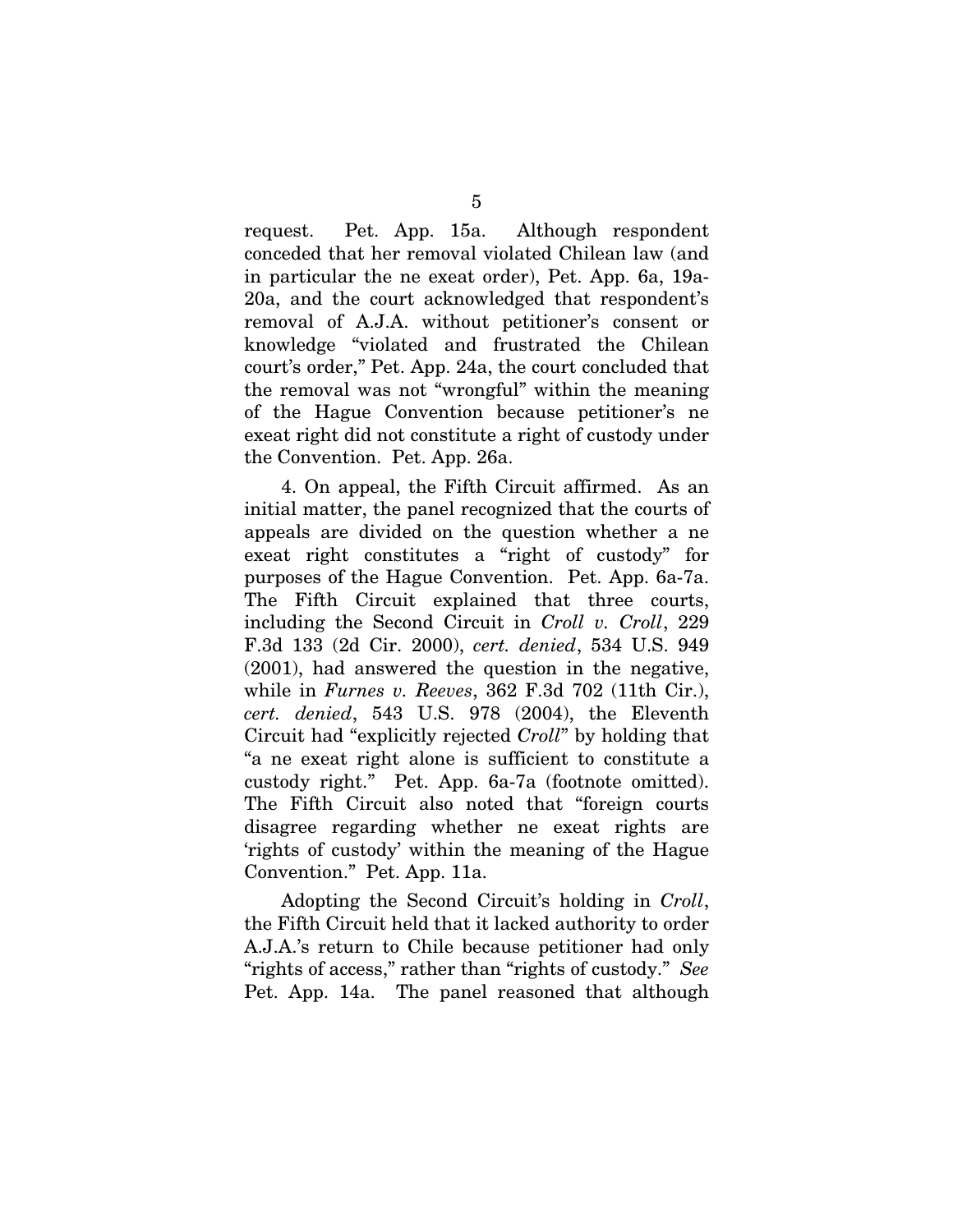<span id="page-14-0"></span>"[t]he ne exeat order . . . gave [petitioner] a veto right over his son's departure from Chile, . . . it did not give him any rights to determine where in Chile his son would live." Pet. App. 13a. Moreover, the panel emphasized, "the Chilean family court, in its second order, expressly denied the father's request for custody rights and awarded all custody rights to the mother." *Id.* Finally, the panel deemed "persuasive" *Croll*'s reasoning that the Hague Convention clearly distinguishes between 'rights of custody' and 'rights of access' and that ordering the return of a child in the absence of 'rights of custody' in an effort to serve the overarching purposes of the Hague Convention would be an impermissible judicial amendment of the Convention." *Id.*

#### REASONS FOR GRANTING THE WRIT

The Hague Convention is the primary source of international law governing the return of children who have been abducted by a parent to another country. However, federal courts are deeply divided over whether a ne exeat right confers a right of custody under the Hague Convention. This conflict is untenable because it undermines bedrock constitutional principles and creates perverse incentives for would-be child abductors. This case presents an ideal opportunity for this Court to resolve the question presented, which was squarely raised below and was the sole basis for the Fifth Circuit's decision in this case. The Fifth Circuit's decision also breaks with the long-established position taken by the vast majority of our sister signatories that have addressed this issue. Finally, certiorari is also warranted because the Fifth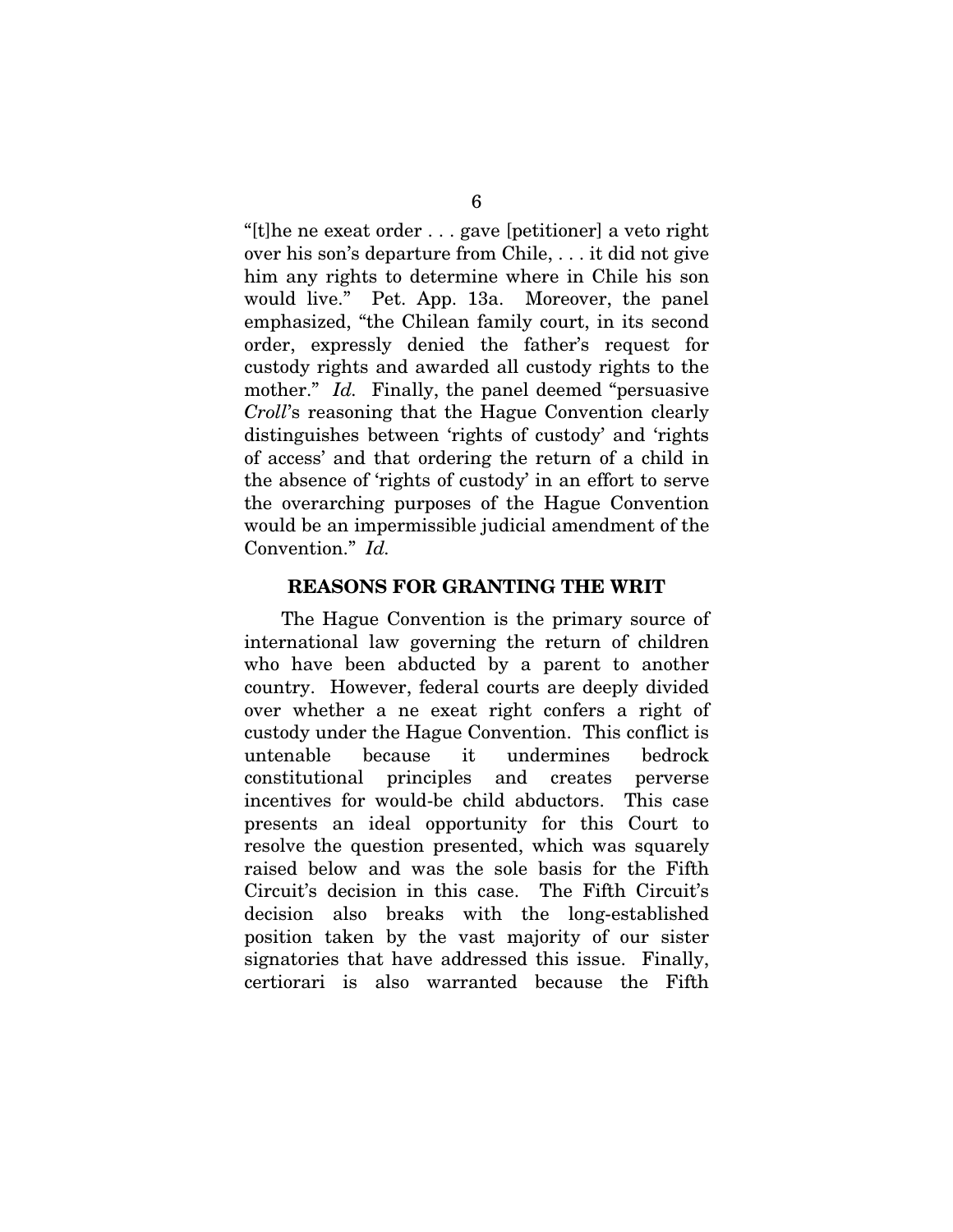<span id="page-15-0"></span>Circuit's decision is wrong on the merits, frustrating the goals and operation of the Hague Convention.

### I. Federal Courts Are Intractably Divided Over Whether A Ne Exeat Clause Constitutes A "Right Of Custody" Under The Hague Convention.

Four appellate courts – the Second, Fourth, Ninth, and now the Fifth – have held that a ne exeat order does not create a "right of custody" under the Hague Convention. The Eleventh Circuit, and at least three state courts, have reached the opposite conclusion. Numerous federal courts and commentators have recognized this direct split in authority. *See, e.g.*, *Altamiranda Vale v. Avila*, 538 F.3d 581, 586 (7th Cir. 2008) ("[In contrast to *Furnes*,] several cases . . . hold that the doctrine of ne exeat does not create a right of custody."); *Lieberman v. Tabachnik*, No. 07-cv-02415-WYD, 2008 WL 1744353, at \*9-\*10 (D. Colo. Apr. 10, 2008) ("[T]he Eleventh Circuit reached the opposite conclusion of the *Croll* majority."); Linda Silberman, *Interpreting the Hague Abduction Convention: In Search of a Global Jurisprudence*, 38 U.C. DAVIS L. REV. 1049, 1070-72 (2005).

1. The first federal appellate court to hold that a ne exeat order does not constitute a right of custody under the Hague Convention was the Second Circuit in *Croll v. Croll*, 229 F.3d 133 (2d Cir. 2000), *cert. denied*, 534 U.S. 949 (2001). In that case, a divided panel of the Second Circuit held that "a ne exeat clause does not transmute access rights into rights of custody under the Convention." *Id.* at 143. First, relying on several U.S. dictionaries, the majority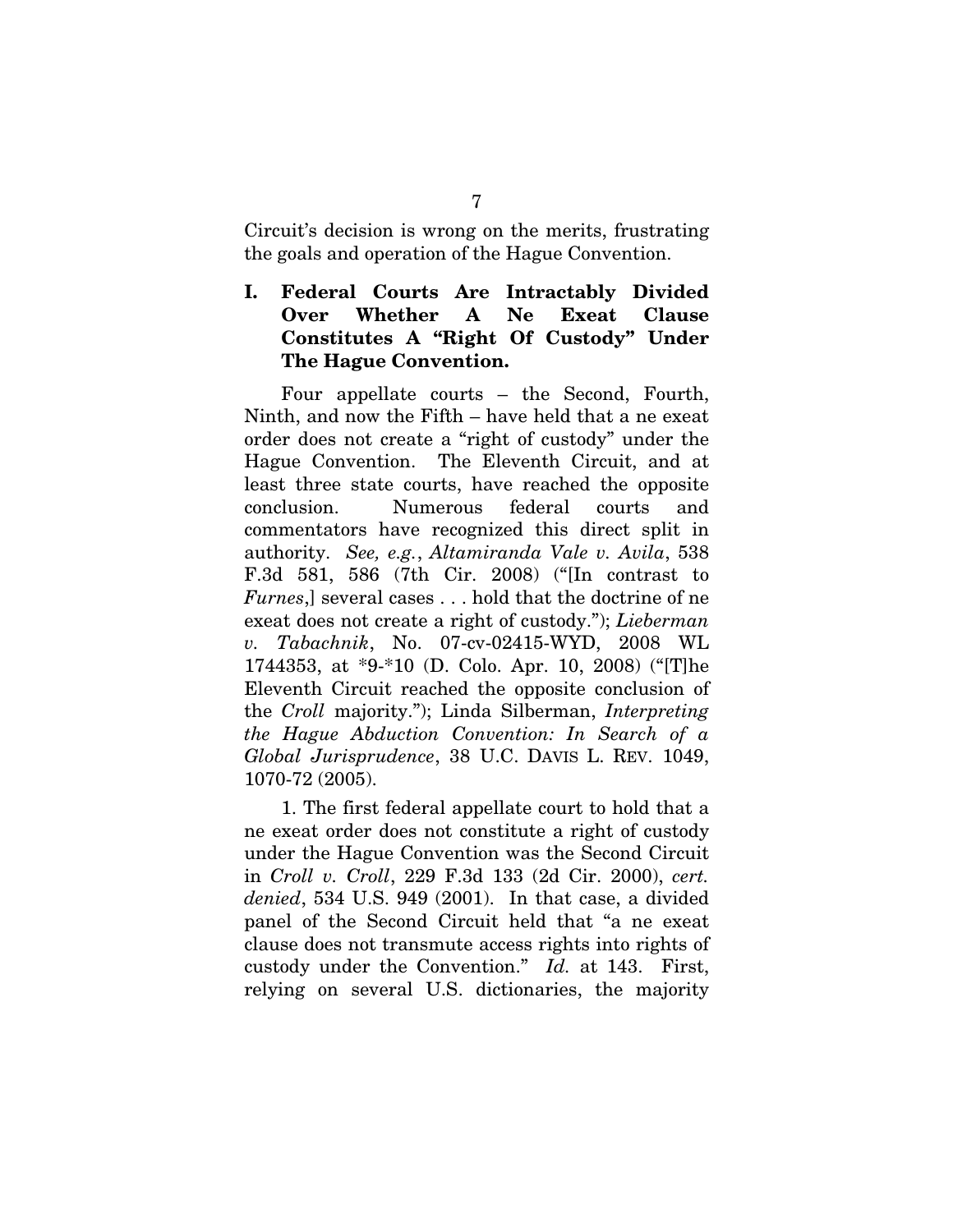concluded that the "ordinary meaning" of custody "entails the primary duty and ability to choose and give sustenance, shelter, clothing, moral and spiritual guidance, medical attention, etc." *Id.* at 136, 138 (emphasis deleted). Positing that "[n]othing in the Hague Convention suggests that the drafters intended anything other than this ordinary understanding of custody," the majority thus reasoned that "*rights* of custody" refers to a "bundle of rights" relating to control over a child's care and upbringing. *Id.* at 139 (emphasis in original). The court rejected Mr. Croll's contention that the ne exeat clause constituted a "right to determine the child's place of residence" and was thus a "right of custody'. . . protected by the Convention's return remedy." *Id.* Instead, the majority explained, the right to determine a child's residence is merely "indicative" of who actually has custodial rights, while the "power to pick her home country or territory. . . . protects rights of custody and access alike, and is no clue as to who has custody." *Id.* And in any event, the court reasoned, the ne exeat clause only limited Mrs. Croll's right to expatriate her child; it did not vest Mr. Croll with an affirmative right to determine where the child would live. *See id.* This "single veto power" alone, the court found, "falls short of conferring a joint right to determine the child's residence." *Id.*

Second, the majority found that the removal was not "wrongful" because it was not "in breach of custodial rights of the petitioning parent that 'were *actually exercised* . . . *or* would have been so exercised *but for the removal*.'" *Croll*, 229 F.3d at 140 (quoting Hague Convention art. 3) (emphasis in original). A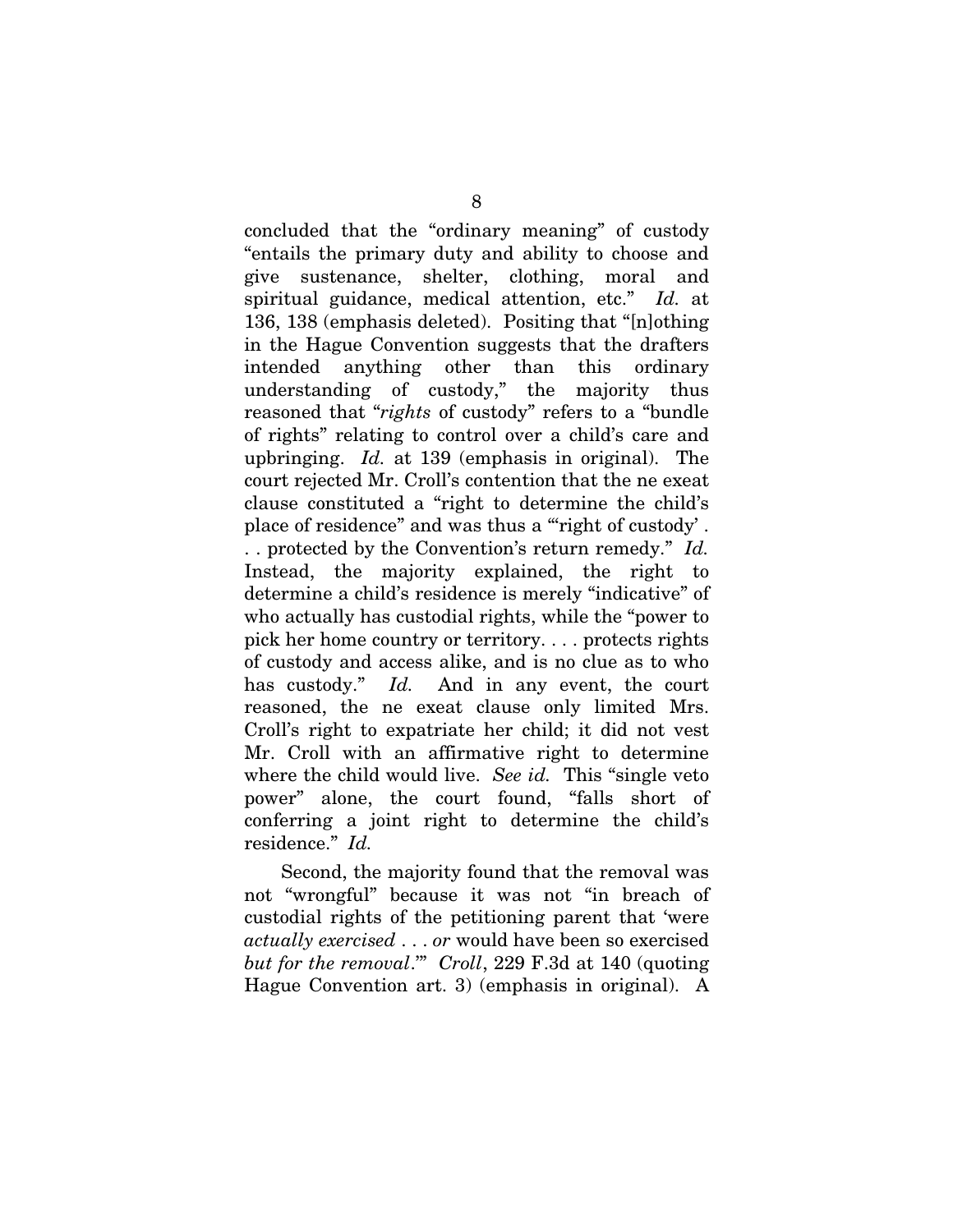ne exeat clause, the majority opined, cannot meet this requirement because "the right itself concerns nothing but removal itself," and would never be exercised absent removal. *Id.* 

Third, the majority contended that interpreting the Convention to require a child's return based solely on a violation of a ne exeat right would render the Convention unworkable. *Croll*, 229 F.3d at 140. A "foundational assumption" of the Convention, the majority maintained, is that the remedy of return will place the child back into the care of a custodial parent, not a parent "whose sole right—to visit or veto—imposes no duty to give care." *Id.* Because the return order does not also compel the parent who expatriates the child to return, "the effect of compelling [the child's] return . . . would be to alter custody rights rather than to enforce them." *Id.* at 141.

Fourth and finally, the majority pointed to the Convention's ratification history, finding support in the drafters' understanding that different remedies applied to rights of custody and rights of access *Croll*, 229 F.3d at 141-42.

By contrast, the majority declined to attribute any weight to decisions by foreign courts holding that ne exeat rights do constitute "rights of custody," dismissing the foreign decisions as "few, scattered, [and] conflicting" and thus reflecting no consensus view to which deference might be owed. *Croll*, 229 F.3d at 143.

Judge Sotomayor dissented. In her view, "the Convention's text, object and purpose, as well as the relevant case law" all clearly indicate that a ne exeat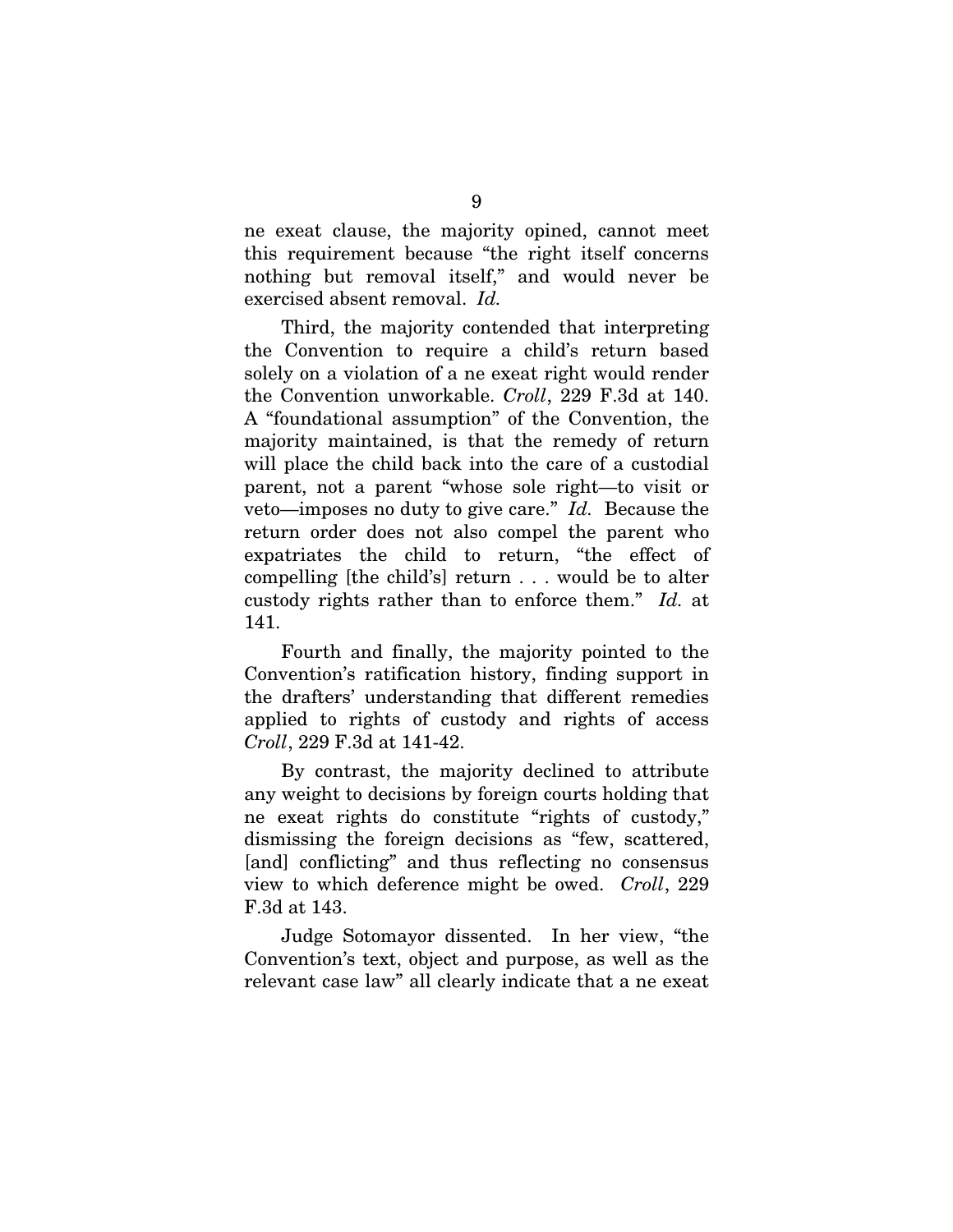clause confers a right of custody. *Croll*, 229 F.3d at 145. Looking first at "the Convention and its official history," Judge Sotomayor concluded that the Convention's drafters intended "a notably more expansive conception of custody rights" than the "parochial" definition gleaned by the majority from American dictionaries. *Id.* at 145-46. The Convention's primary goals were to "prevent[] parents from unilaterally circumventing the home country's custody law" in search of a friendlier forum. *Id.* at 149. Ordering the return of a child who has been abducted in violation of a ne exeat order "directly and fully advances" these goals, she reasoned, because a parent who violates a ne exeat order in her home country "nullifies that country's custody law as effectively as does the parent who kidnaps a child in violation of the rights of the parent with physical custody of that child." *Id.* at 147, 149.

Countering the majority's description of a ne exeat right as a mere veto power unrelated to custody, Judge Sotomayor emphasized that a ne exeat clause in fact gives a parent significant decision-making authority. *Croll*, 229 F.3d at 146. The Convention is not concerned with a child's location within her country of habitual residence; rather, it is designed specifically to protect parents' rights to determine the country in which their children live. *Id.* at 147. In light of this context, Judge Sotomayor reasoned, the right to choose the country in which a child lives must constitute a "right to determine the child's place of residence" under Article 5 and therefore a "right of custody" under the Convention. *Id.* at 148.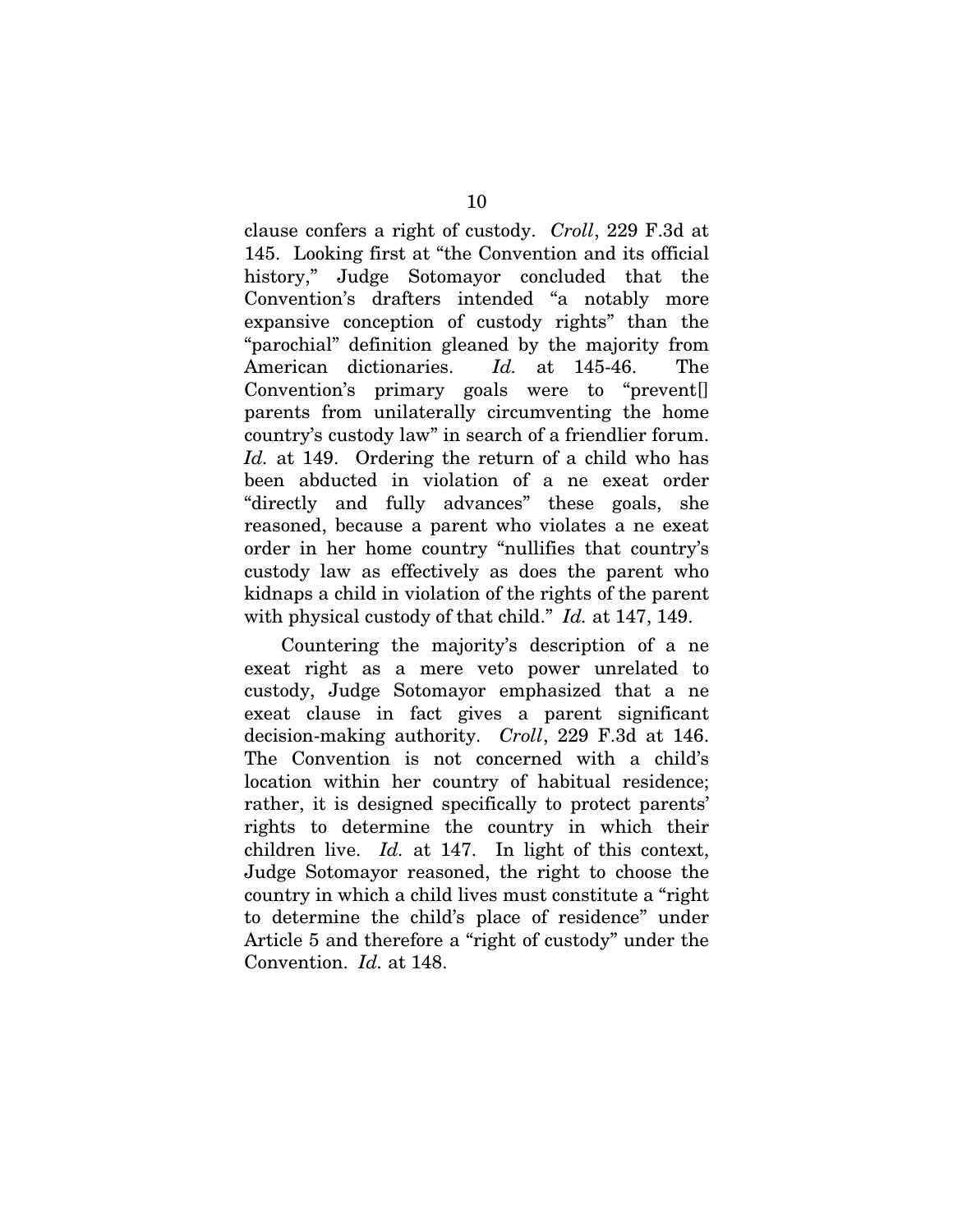Moreover, Judge Sotomayor explained, ne exeat rights differ fundamentally from rights of access. Ne exeat rights, she emphasized, "circumscribe the choices of the parent with physical custody" in a way that access rights do not, because although a parent with access rights may still be able to exercise those rights even after his or her child has been removed, the removal of a child without mutual consent necessarily violates the other parent's ne exeat rights. *Croll*, 229 F.3d at 148.And – contrary to the majority's characterization of the foreign case law – Judge Sotomayor noted that "most foreign courts to consider the issue" have held that a ne exeat order constitutes a right of custody. *Id.* at 150.

The majority's reasoning in *Croll* has largely been adopted by the Fifth Circuit in this case, as well as the Fourth and Ninth Circuits, both of which have held that a ne exeat clause does not constitute a right of custody. *See Fawcett v. McRoberts*, 326 F.3d 491 (4th Cir.), *cert. denied*, 540 U.S. 1068 (2003); *Gonzalez v. Gutierrez*, 311 F.3d 942 (9th Cir. 2002).

2. As the Fifth Circuit acknowledged, Pet. App. 3a-4a, the holding of these courts of appeals conflicts with the Eleventh Circuit's decision in *Furnes v. Reeves*, 362 F.3d 702 (11th Cir.), *cert. denied*, 543 U.S. 978 (2004), holding that a ne exeat right, standing alone, "grant[s] . . . a 'right of custody' under the Convention" because it "amounts to the right to determine the child's place of residence." 362 F.3d at 714 (quotation marks omitted).

The court acknowledged the contrary holdings of the Second, Fourth, and Ninth Circuits, but found their reasoning to be "flawed." *Furnes*, 362 F.3d at 719. Specifically, the court rejected the *Croll*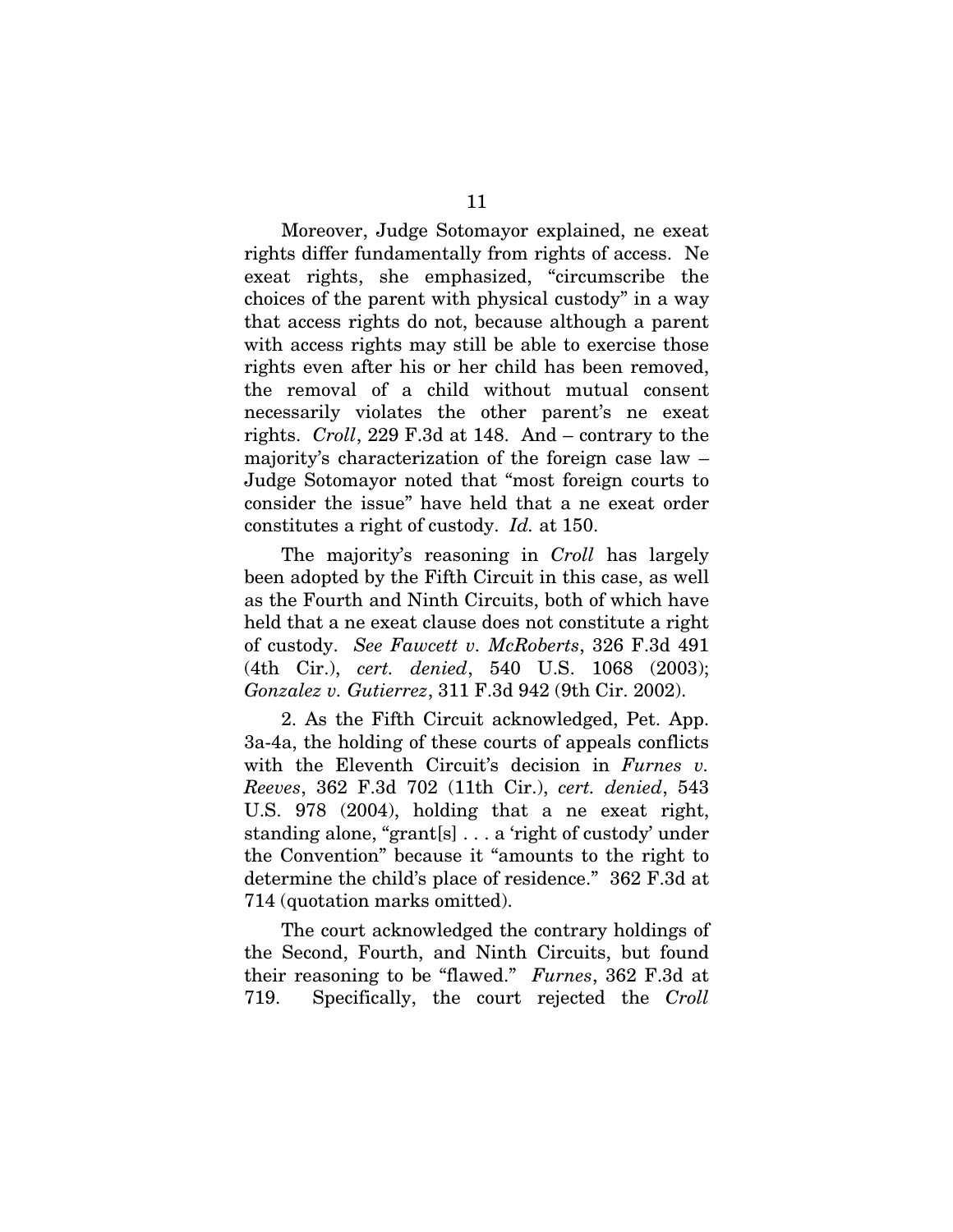majority's characterization of the ne exeat right as a mere limitation on the right of the sole custodial parent. *Id.* at 720. Instead, the Eleventh Circuit reasoned, when a ne exeat order is in place parents "share a divided right to determine [the child's] place of residence, and . . . each of their rights serves as a limitation on the other's. Stated simply, they possess a joint right to determine [the child's] place of residence." *Id.* That interpretation, the court also explained, was – unlike the Second Circuit's – most consistent with the purpose of the Convention, the drafter's intent, and the reasoning and conclusions of the majority of the courts of sister signatories that have addressed the issue. *Id.* at 717, 720-22.

Three other courts of appeals, while not directly addressing the question presented, have suggested that they too would construe a ne exeat clause as constituting a "right of custody" for purposes of the Convention. In *Shealy v. Shealy*, 295 F.3d 1117, 1122 (10th Cir.), *cert. denied*, 537 U.S. 1048 (2002), the Tenth Circuit held that the removal of the child from Germany to the United States without the father's permission was not wrongful for purposes of the Convention because the particular ne exeat clause at issue allowed the child's removal without the father's permission in cases of military necessity. affirming the district court's finding that a military necessity indeed existed, the Tenth Circuit appeared to assume that violation of a ne exeat order would constitute a breach of "rights of custody" under the Convention, as it explained that "[i]f a military necessity did exist, then there was no violation of the ne exeat order or, accordingly, of Mr. Shealy's custody rights under German law." 295 F.3d at 1122 & n.3;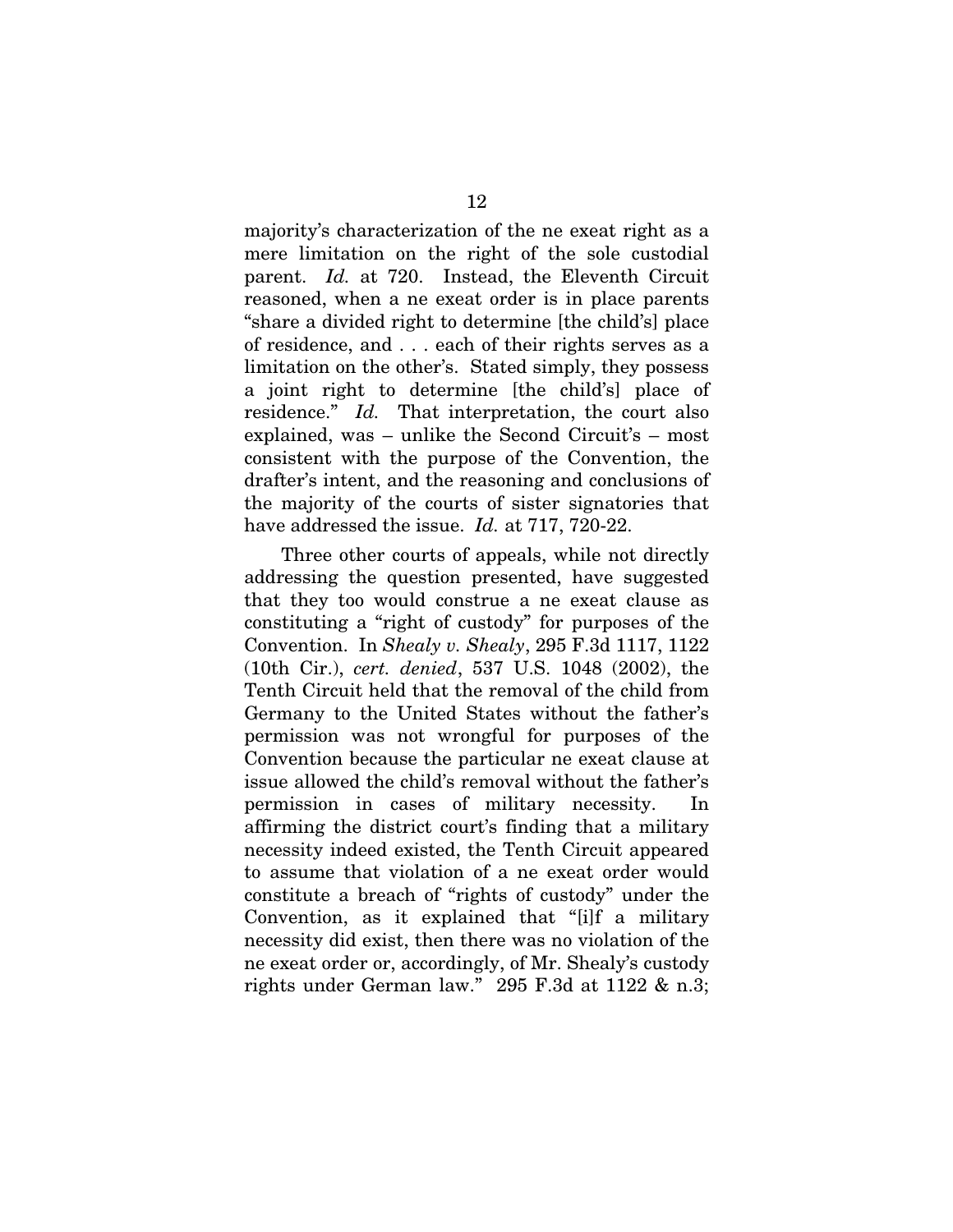*see also Lieberman v. Tabachnik*, No. 07-cv-02415- WYD, 2008 WL 1744353, at \*11 (D. Colo. Apr. 10, 2008) (relying on *Furnes* to hold that the "only logical construction of the term 'right to determine place of residence' in the Convention must encompass decisions regarding whether a child may live outside of their country of habitual residence"). Similarly, in *Altamiranda Vale v. Avila*, 538 F.3d 581 (7th Cir. 2008) (Posner, J.), the Seventh Circuit suggested that a parent with a ne exeat right "clearly" possesses "the right to determine . . . the child's place of residence," *id.* at 586 (quotation omitted); *see also Friedrich v. Friedrich*, 78 F.3d 1060, 1065 n.4 (6th Cir. 1996) (describing decision in *David S. v. Zamira S.*, 574 N.Y.S.2d 429 (N.Y. Fam. Ct. 1991), treating ne exeat rights as "custodial," as "ably resolv[ing] a "particularly difficult situation").

The Fifth Circuit's holding also cannot be reconciled with the decisions of three state courts, all of which have held that a removal in violation of a ne exeat clause is wrongful for purposes of the Convention. *See Janakakis-Kostun v. Janakakis*, 6 S.W.3d 843 (Ky. Ct. App. 1999), *cert. denied*, 531 U.S. 811 (2000); *David S. v. Zamira S.*, 574 N.Y.S.2d 429, 432 (N.Y. Fam. Ct. 1991) (deeming a child's removal "wrongful" under the Hague Convention when the other parent had visitation rights and a ne exeat order was in place); *D'Assignies v. Escalante*, No. BD 051876 (Cal. Super. Ct. Dec. 9, 1991), *available at*  http://www.hcch.net/incadat/fullcase/0198.htm (same).

3. This division of authority is considered, mature, and entrenched. In reaching its decision in this case, the Fifth Circuit expressly acknowledged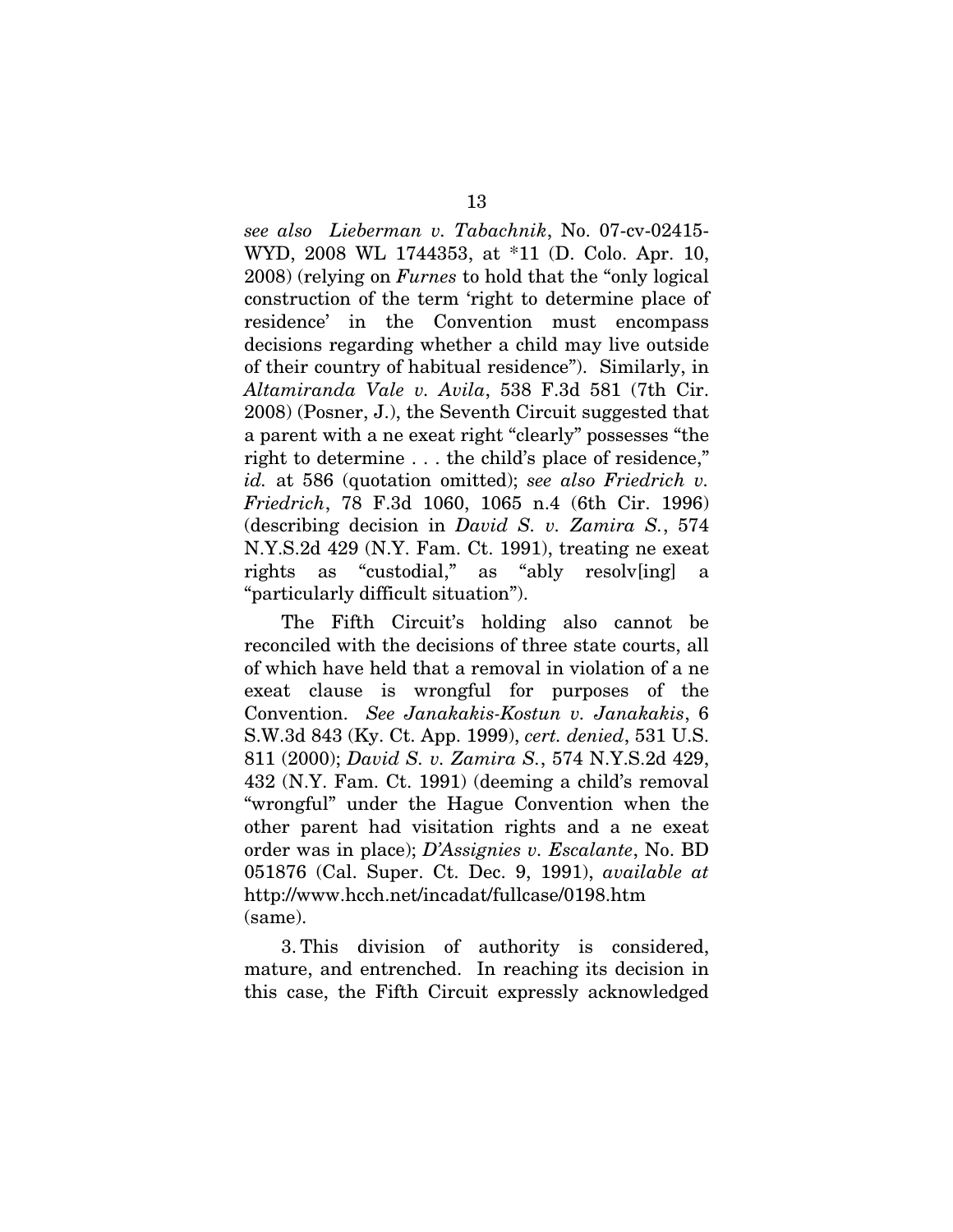that the Eleventh Circuit's holding in *Furnes* conflicted with those of the Second, Fourth, and Ninth Circuits and opted to follow the latter circuits in holding that a ne exeat right is not a "right of custody" for purposes of the Convention. *See* Pet. App. 3a-4a. Similarly, in *Furnes* the Eleventh Circuit acknowledged the holdings of the Second, Fourth, and Ninth Circuits, but it nonetheless rejected not only those courts' holdings but also every aspect of their reasoning. *See* 362 F.3d at 719-22. Moreover, there is no reason to believe that any of the circuits will reconsider their positions: the Eleventh Circuit denied rehearing en banc in *Furnes*, 107 Fed. Appx. 186 (11th Cir. 2004), while the Second Circuit has recently reaffirmed its holding in *Croll*, *see Duran v. Beaumont*, 534 F.3d 142 (2d Cir. 2008).

Nor would the question presented benefit from further percolation. Not only have the federal courts of appeals thoroughly ventilated the arguments on both sides of the issue, but numerous foreign courts have also weighed in on the status of ne exeat clauses under the treaty, *see infra* Part II. Moreover, the courts that have confronted the question presented in recent years have simply noted the split in authority and chosen sides. It is therefore unlikely that this conflict will be resolved without this Court's intervention.

4. This Court's intervention is also necessary because the current lack of national uniformity both undermines fundamental constitutional principles and obstructs the Convention's proper operation.

As this Court has consistently recognized, uniformity in federal law is particularly important in the field of international relations, where courts must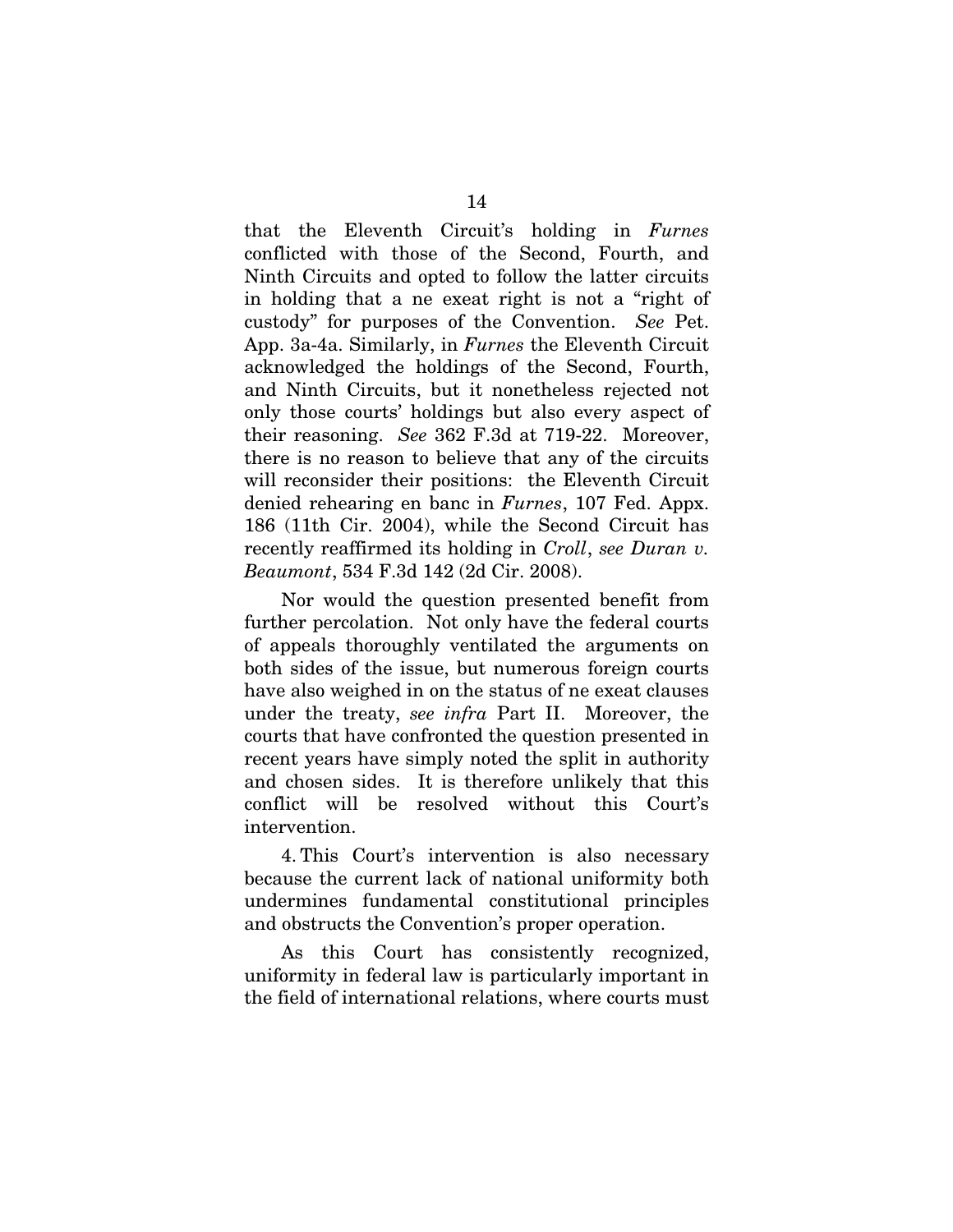remember that "the nation-state, not subdivisions within one nation, is . . . the perspective of our treaty partners." *El Al Israel Airlines, Ltd. v. Tseng*, 525 U.S. 155, 175 (1999). The Framers' emphasis on the need for national uniformity reflected their experience during the early years of this nation, as "the national government's efforts to engage in political and commercial relations with other countries [were] undermined by the States" under the Articles of Confederation. Br. *Amicus Curiae* of the United States 12, *Crosby v. Nat'l Foreign Trade Council*, 530 U.S. 363 (2000) (No. 99-274), 2000 WL 194805. In response, the Framers "propose[d] a Constitution that provided for a single national voice over foreign political and commercial affairs." *Id.* at 13. And although the concerns voiced by the Framers and echoed by this Court involve the prospect that a single state's actions may affect the entire union, such concerns are even more pressing when federal law, which was intended to ensure national uniformity, is itself inconsistent.

Moreover, the lack of a uniform interpretation of the Convention "could produce several anomalies" in federal law. *El Al*, 525 U.S. at 171. The first, and most basic, anomaly is that the same case could be decided differently based solely on the judicial circuit to which a parent has opted to remove her child. Thus, for example, if respondent had chosen to settle in Florida rather than Texas, petitioner's child would have been returned to Chile. Such momentous decisions relating to the course of a child's life should not be determined by an accident of geography.

Venue rules may further exacerbate the situation. ICARA provides that venue is proper "in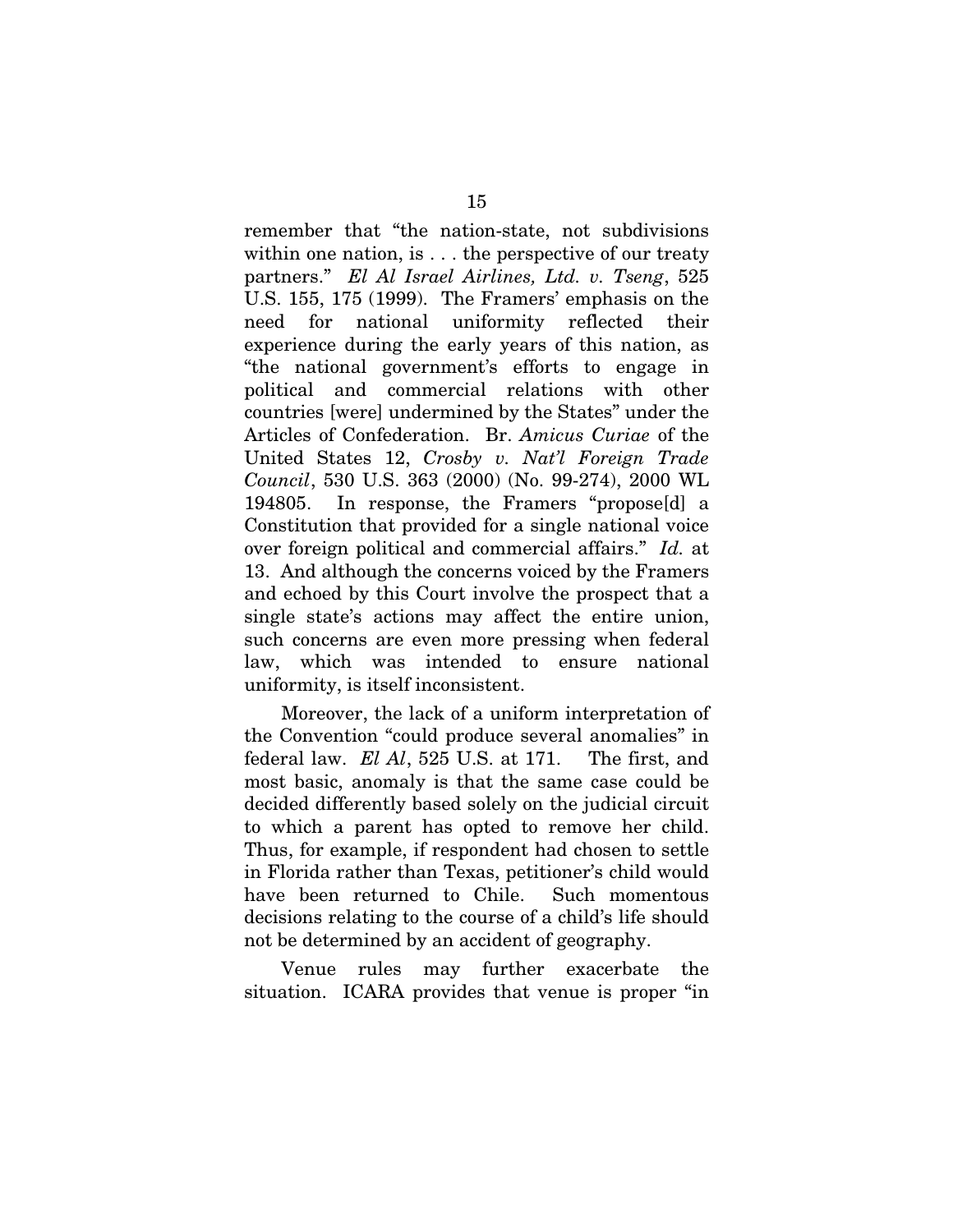any court which has jurisdiction of such action and which is authorized to exercise its jurisdiction in the place *where the child is located at the time the petition is filed*." 42 U.S.C. § 11603(b) (emphasis added). Thus, for example, a parent seeking the return of a child currently residing in the Fifth Circuit could avoid that circuit's precedent by serving the other parent with process when he or she takes the child to another circuit – for example, to Disney World in the Eleventh – that applies a contrary interpretation of the Convention. *See Burnham v. Superior Court of Calif.*, 495 U.S. 604 (1990); *cf. Pasten v. Velasquez*, 462 F. Supp. 2d 1206 (M.D. Ala. 2006) (mother moved with child from Texas to Alabama, in violation of Chilean court order limiting mother to three-year stay in Texas to attend school; applying *Furnes*, court reasoned that move was "wrongful" for purposes of Convention because violation of court order "amounts to a violation of [the father's] *ne exeat* right"). In this scenario, ICARA's venue provision would preclude any transfer of the case back to the Fifth Circuit. *See* 28 U.S.C. § 1404(a) ("a district court may transfer any civil action to any other district or division *where it might have been brought*") (emphasis added); *cf. Lops v. Lops*, 140 F.3d 927, 937 (11th Cir. 1998) (children living in South Carolina "located" in Georgia for purposes of ICARA when they were picked up while visiting their grandmother in Georgia).

5. This case is also an ideal vehicle for this Court to resolve the question presented. The facts are undisputed: respondent concedes that she violated the ne exeat order and the Chilean statute prohibiting A.J.A.'s removal, and she does not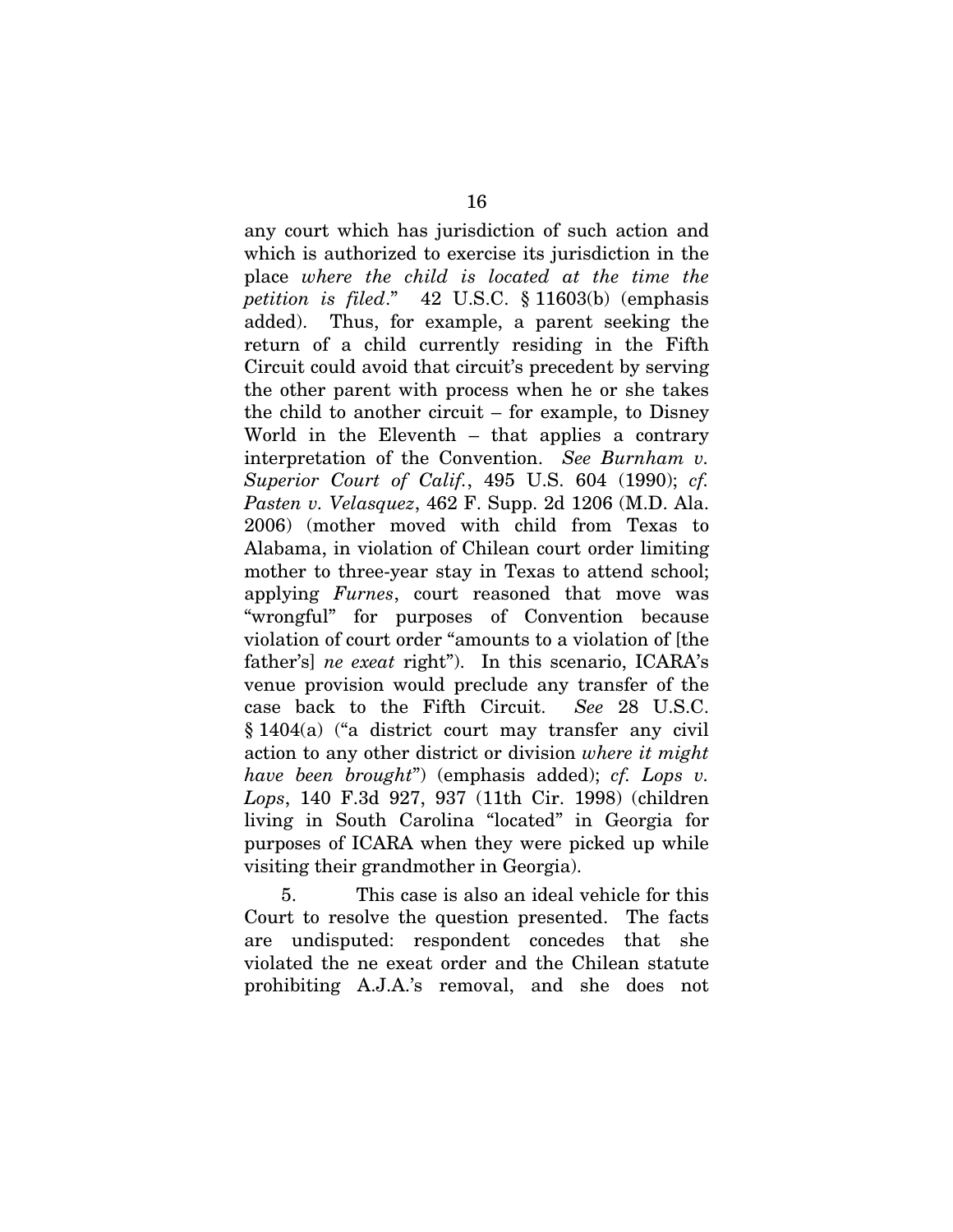<span id="page-25-0"></span>contend that any of the Convention's exceptions to the remedy of return in cases of wrongful removal apply here. The question presented is thus squarely raised and outcome determinative in this case, in which the decisions of the courts below rested solely on their conclusion that petitioner lacked "rights of custody."

Nor is there any danger that this case might become moot before this Court can resolve it. Unlike *Fawcett v. McRoberts*, 326 F.3d 491 (4th Cir.), *cert. denied*, 540 U.S. 1068 (2003), and *Janakakis-Kostun v. Janakakis*, 6 S.W.3d 843 (Ky. Ct. App. 1999), *cert. denied*, 531 U.S. 811 (2000), in which the child was returned pursuant to a lower court order prior to appellate proceedings, petitioner's son remains in the United States. Moreover, because the Convention applies until the child is sixteen, Hague Convention art. 4, and A.J.A. does not reach that age until 2011, Pet. App. 1a, this case offers the opportunity for this Court to consider the question presented unencumbered by any concern that its ultimate decision will have no effect on the parties.

### II. The Fifth Circuit's Decision Conflicts With The Position Taken By The Vast Majority Of Sister Signatories That Have Addressed The Issue.

Although certiorari is warranted based solely on the conflict among the federal courts of appeals, certiorari also should be granted because the Fifth Circuit's holding conflicts with the interpretation overwhelmingly adopted by the foreign courts that have addressed this issue. In construing the terms of a treaty, "the opinions of our sister signatories [are]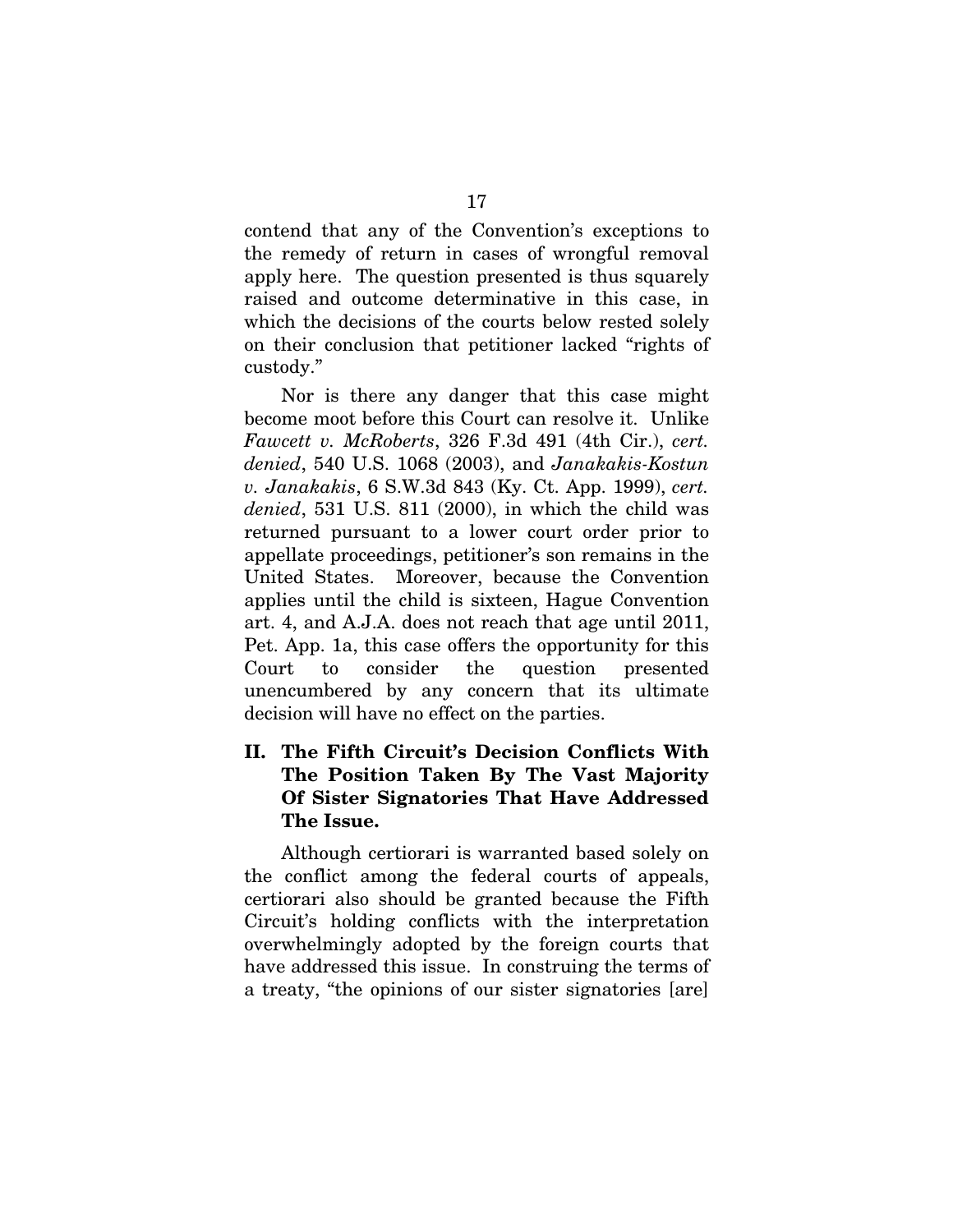entitled to considerable weight." *Air France v. Saks*, 470 U.S. 392, 404 (1985) (quotation omitted). But the Fifth Circuit effectively ignored the virtual consensus in favor of treating ne exeat rights as rights of custody.

1. The question presented has arisen in eleven other countries that are signatories to the Convention. In *nine* of those countries, courts have held that ne exeat orders create rights of custody. In so ruling, these courts have relied on the text of the Convention itself and the practical effect of a ne exeat clause, as well as the purpose of the Convention.

One of the first cases to consider the question presented was the English case of *C. v. C.*, in which a mother violated a consent order with a ne exeat clause by taking her child abroad. [1989] 1 W.L.R. 654 (Eng. C.A.). The court held that the ne exeat order conferred rights of custody because the father had "the right to determine that the child should reside in [the country of habitual residence]"; these "limited rights and joint rights," the court explained, are "recognized" under Article 3 and are "within [the] scope" of the Convention. *Id.* at 658.<sup>2</sup> In his concurring opinion, Lord Donaldson acknowledged that "'[c]ustody', as a matter of non-technical English, means 'safe keeping, protection; charge, care, guardianship,'" but he emphasized that "'rights of

<span id="page-26-0"></span><sup>2</sup> *See also In Re D (a child*) [2007] 1 A.C. 619, ¶ 37 (H.L. 2006) (House of Lords finding removal not wrongful in absence of explicit ne exeat right but also indicating that "a right of veto [requiring consent before child may be removed from country] does amount to 'rights of custody'" for purposes of Convention).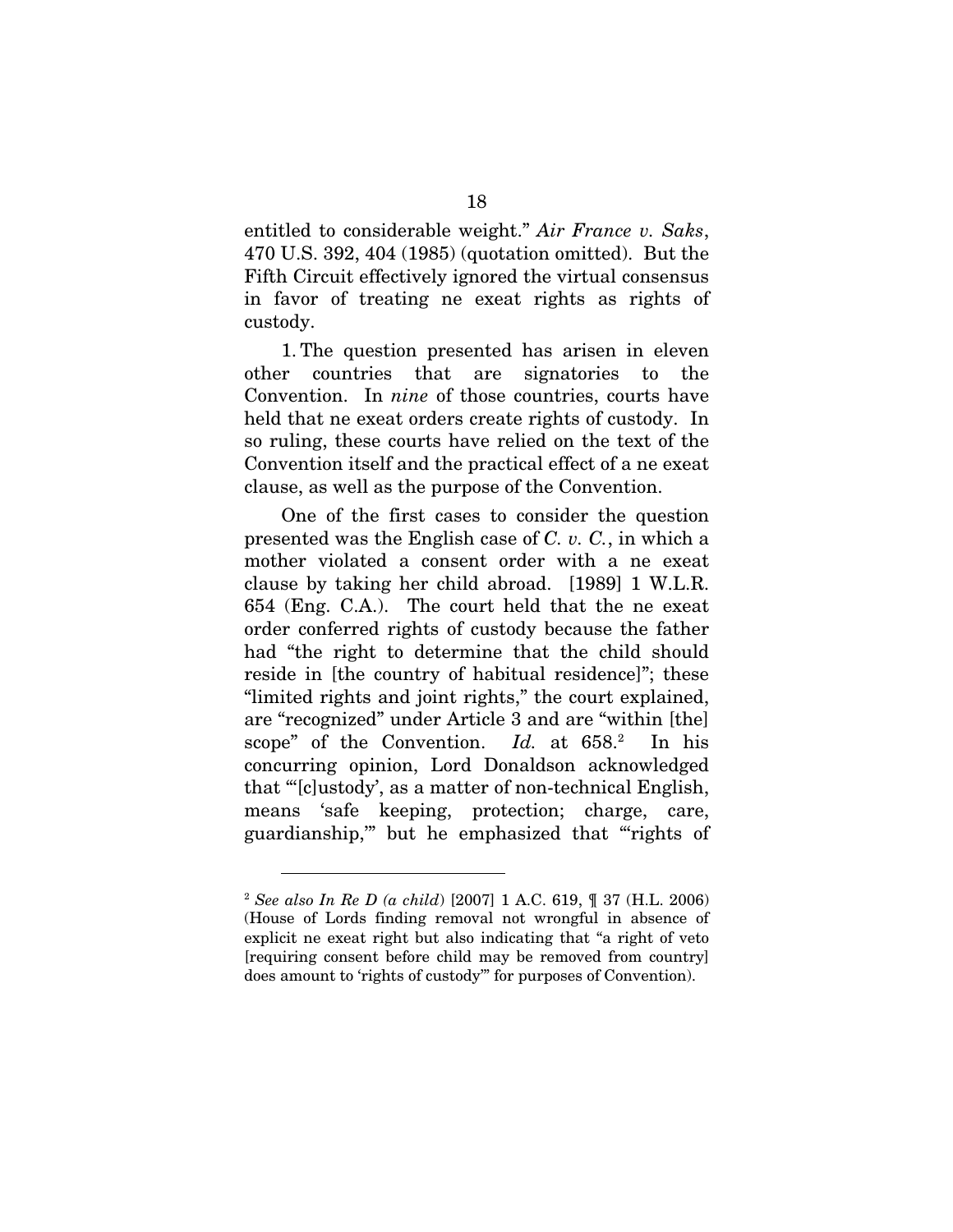custody' as defined in the convention includes a much more precise meaning . . . . This is 'the right to determine the child's place of residence.'" *Id.* at 663 (Lord Donaldson M.R., concurring). Although this right may take many forms, he continued, "[i]f anyone, be it an individual or the court or other institution or a body, has a right to object [to removal], and either is not consulted or refuses consent, the removal will be wrongful within the meaning of the convention." *Id.* Such a conclusion was also, the court found, consistent with "the whole purpose of this Convention" – that is, "to ensure that parties do not gain adventitious advantage by either removing a child wrongfully from the country of its usual residence, or having taken the child with the agreement of any other party who has custodial rights to another jurisdiction, then wrongfully to retain that child." 1 W.L.R. 654, 661 (citing *Evans v. Evans* [1989] 1 F.L.R. 135, 142 (Eng.)); *see also In the Marriage of: Jose Garcia Resina and Muriel Gislaine Henriette Resina,* Appeal No. 52, 1991 (Fam) (Austl.), ¶ 2, *available at* http://www.austlii.edu.au/au/ cases/cth/FamCA/1991/33.html (holding that "[t]he reasoning adopted by the Court of Appeal in *C. v. C.* should be applied in Australia both for reasons of uniformity of interpretation and having regard to the spirit and intendment of the Convention").[3](#page-27-0)

<span id="page-27-0"></span><sup>3</sup> *See also Director-General Department of Families, Youth and Community Care and Hobbs*, 24 Sept. 1999, Family Court of Australia (Brisbane) (rights of custody exist when parental agreement contains a ne exeat clause), *available at*  http://www.hcch.net/incadat/fullcase/0294.htm; *State Central*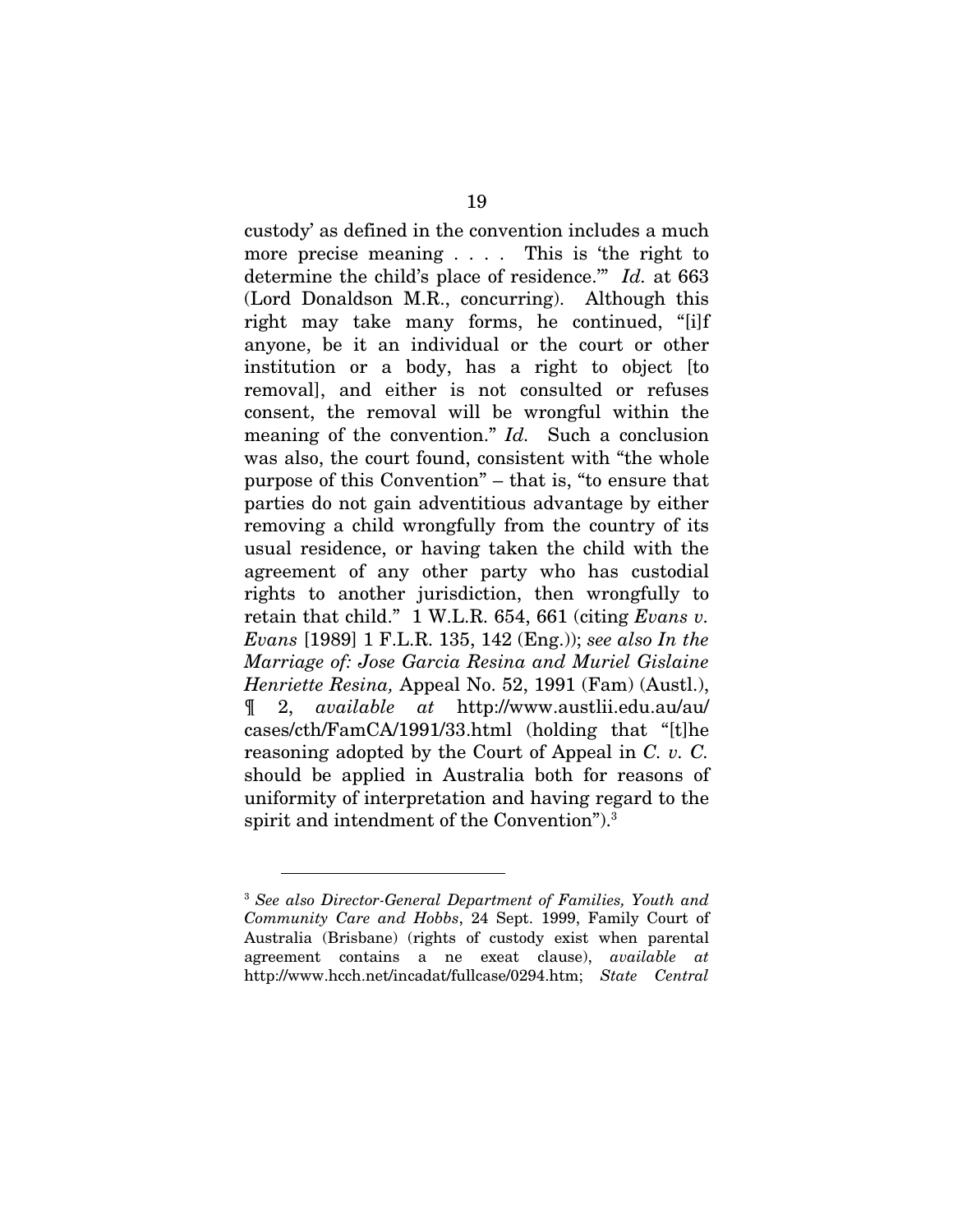Courts in six other countries have reached the same conclusion. *See, e.g.*, Oberster Gerichtshof [OGH] [Supreme Court] Feb. 05, 1992, 2 Ob 596/91 (Austria), *available at* <http://www.incadat.com/index>. cfm?fuseaction=convtext.showFull&code=375&lng=1 (INCADAT summary); Bundesverfassungsgericht [BVerfG] [Federal Constitutional Court] July 18, 1997, 2 BvR 1126/97 (F.R.G.), *available at* http://www.incadat.com/index.cfm?fuseaction=convte xt.showFull&lng=1&code=338 (INCADAT summary)[;4](#page-28-0) CA 5271/92 *Foxman v. Foxman* (H.C. 1992) (Isr.) (rights of custody should be "broadly construed," so as to cover cases in which parental consent is required before a child is taken out of the country); *Secretary for Justice v. Abrahams*, Family Court at Taupo, Sept. 3, 2001 (N.Z.), *available at* http://www.hcch.net/incadat/fullcase/0492.htm; *AJ v. FJ*, [2005] CSIH 36, ¶ 7 (Scot.), *available at* http://www.scotcourts.gov.uk/opinions/CSIH36.html (holding that ne exeat clause conferred "the right to determine the children's place of residence and, accordingly, . . . 'custody rights' for the purposes of Article 3 of the Convention"); *M.S.H v. L.H*., [2000] 3 I.R. 390 (Supreme Court of Ireland), *available at*

*Authority v. Ayob*, (1997) 137 F.L.R. 283 (Austl.) (same), *available at* http://www.hcch.net/incadat/fullcase/0232.htm. 4 *See also* Oberlandesgericht Dresden [High Regional Court]

<span id="page-28-0"></span>Jan. 21, 2002, 10 UF 753/01 (F.R.G.) (rights of custody arose from agreement whereby both parents were obliged to inform the other sixty days before any move), *available at* http://www.incadat.com/index.cfm?fuseaction=convtext.showFul l&lng=1&code=486 (INCADAT summary).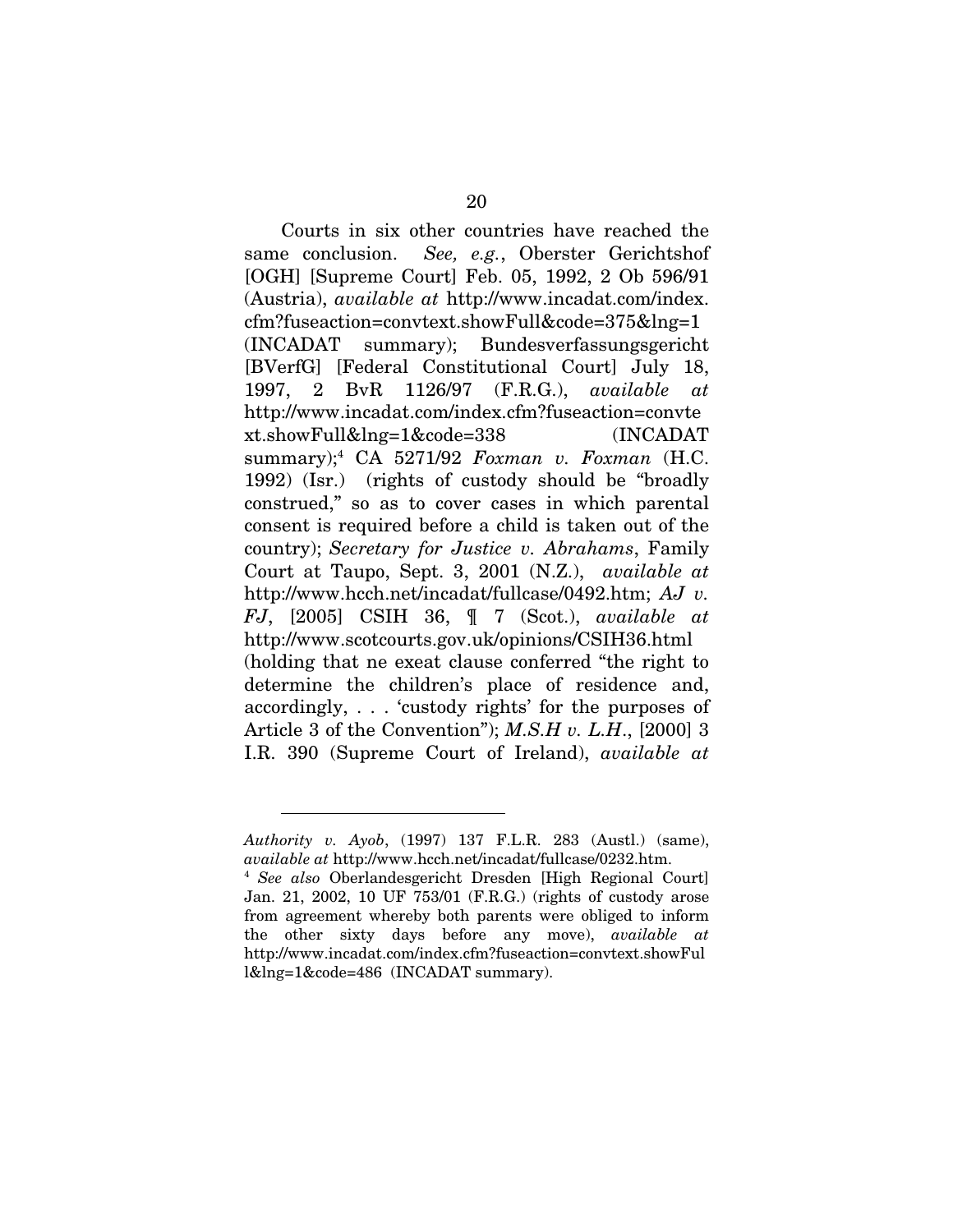http://www.incadat.com/index.cfm?fuseaction=convte xt.showFull&lng=1&code=319 (INCADAT summary).

Notably, at least two foreign courts which have held that a ne exeat right is a "right of custody" for purposes of the Convention have expressly rejected the Second Circuit's holding in *Croll* in reaching that conclusion. Thus, in *Sonderup v. Tondelli*, 2000 (1) SA 1171 (CC) (S. Afr.), *available at* http://www.saflii.org/za/cases/ZACC/2000/26.pdf, the Constitutional Court of South Africa declined to adopt the majority's opinion in *Croll*, siding instead with Judge Sotomayor's dissent. *Id.* ¶¶ 22-23. In so doing, the Court emphasized the decisions of other courts holding that a ne exeat right constitutes a "right of custody" for purposes of the Convention. *Id.*  ¶ 21 n.23 (citing cases from Australia, Canada, and England). An English appellate court similarly declined to adopt the *Croll* majority's approach; noting Judge Sotomayor's "forceful dissenting opinion," it concluded instead that rights of custody exist via "autonomous," "purposive and effective interpretation" of the Convention. *Re P (A Child) (Abduction: Acquiescence)* [2004] EWCA (Civ) 971, ¶¶ 57-60 (Eng.), *available at* http://www.incadat.com/ index.cfm?fuseaction=convtext.showFull&code=591& lng=1 (INCADAT summary).

2. In holding that a ne exeat right is not a "right of custody" for purposes of the Convention, the Second Circuit accorded no weight to the contrary views of foreign courts, citing a purported lack of consensus. *Croll*, 229 F.3d at 143. Instead, the Second Circuit relied solely on decisions from two countries – France and Canada – that allegedly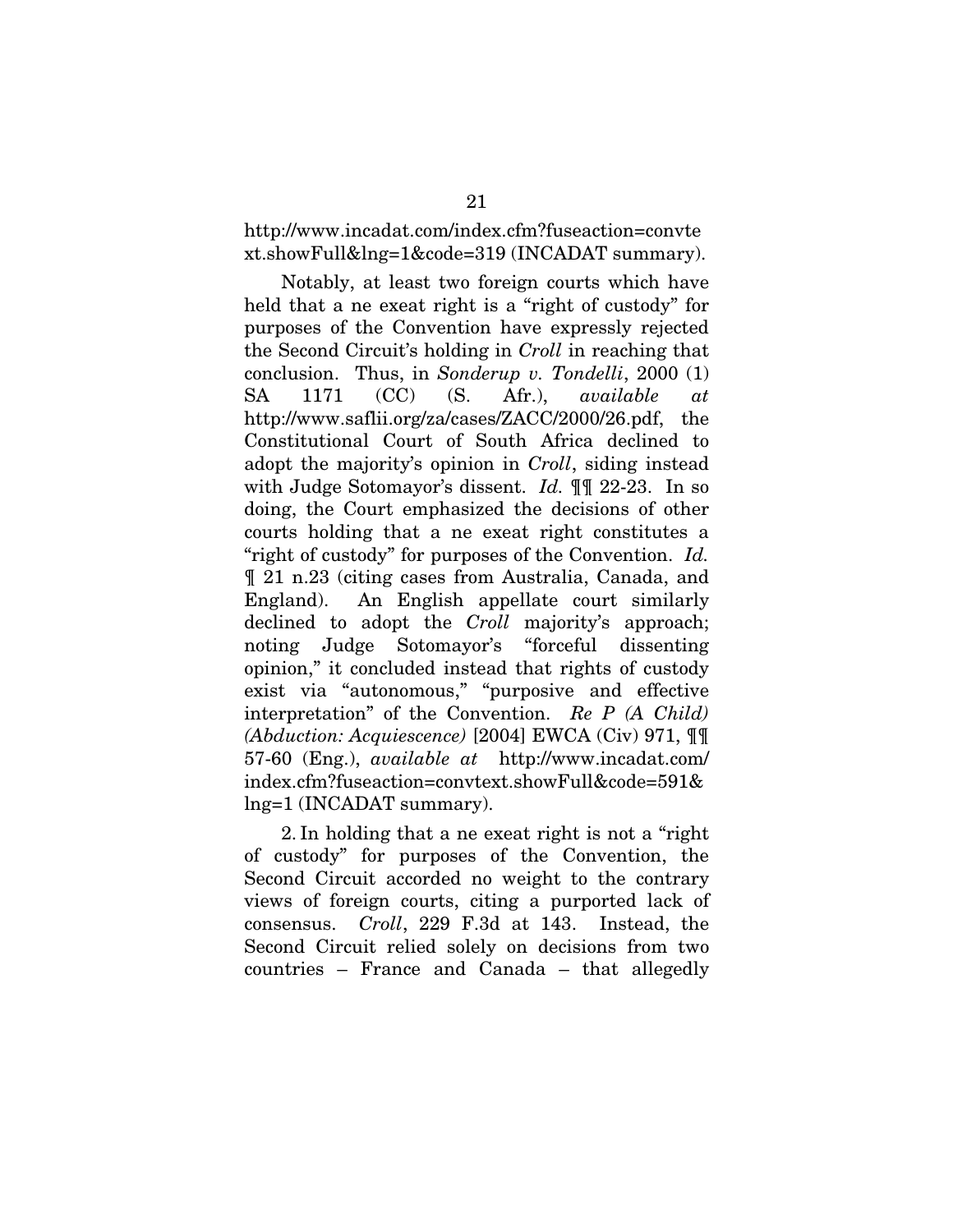supported its construction. *Id.* The Second Circuit's reliance, however, was misplaced.

a. In *Ministere Public v. Mme. Y.*, Tribunal de grande instance [T.G.I.] [ordinary court of original jurisdiction] Perigueux, Mar. 17, 1992, D.S. Jur. 1992 (Fr.), a French lower court declined to order the child's return despite a provision in a custody order that required the mother to raise her children in the United Kingdom. That provision, the court reasoned, did not vest the father with a custody right because such an interpretation would infringe on the mother's right to expatriate. *See Croll*, 229 F.3d at 152 *(*Sotomayor, J. dissenting). But the French court's decision rested on the mother's rights under the European Convention for the Protection of Human Rights and Fundamental Freedoms and "did not address the meaning of [the Hague Convention's treatment in] Article 5" of the "right to determine the child's place of residence." *Id.*

In any event, both the Second Circuit in *Croll* and the Fifth Circuit here overlooked a case that is more directly on point: the decision of a French appellate court holding that a ne exeat order *does* create a right of custody for purposes of the Convention. *Ministere Public c. MB*, Cour d'appel [CA] [regional court of appeal] Aix-en-Provence, Mar. 23, 1989, *reprinted in* 79 Rev. crit. 529 (1990). Significantly, the 1989 Special Commission on the Convention specifically noted that the "result and the reasoning of the Court of Appeal of Aix-en-Provence in this case were broadly approved as being in the spirit of the Convention." Permanent Bureau, Hague Commission, *Overall Conclusions of the Special Commission of October 1989 on the Operation of the*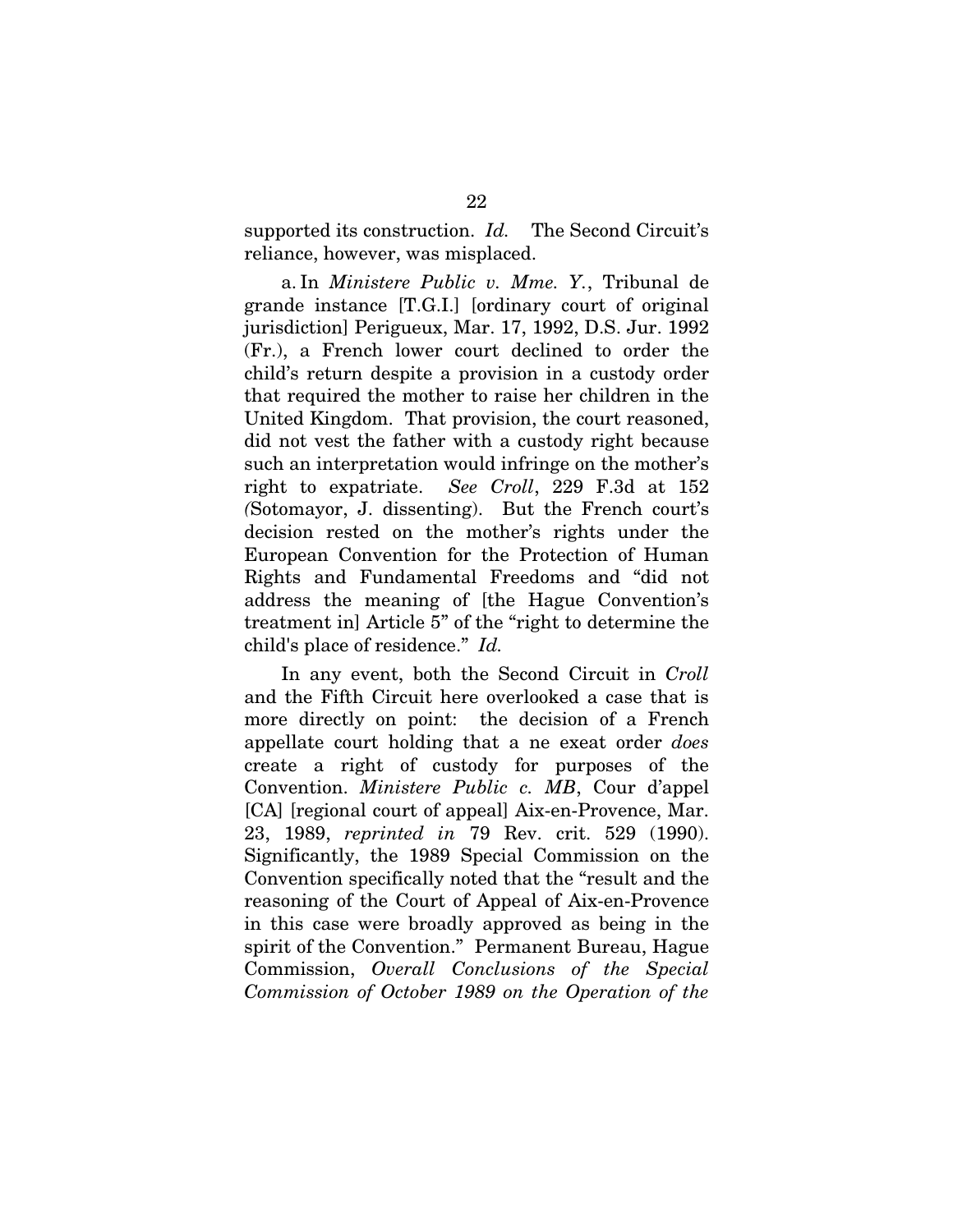*Hague Convention*, 29 I.L.M. 219, 223 (Oct. 26, 1989).[5](#page-31-0)

b. The situation in Canada is equally complex. In *D.S. v. V.W.*, [1996] 2 S.C.R. 108 (Can.), the Canadian Supreme Court relied on dicta from a prior case, *Thomson v. Thomson*, [1994] 3 S.C.R. 551 (Can.) to hold that it lacked jurisdiction to order a child's return based on the Convention even when the removal had violated an implicit provision of a custody decree.[6](#page-31-1) The *D.S.* Court nonetheless affirmed the lower court's order returning the child on the ground that the return was in the child's best interest. 2 S.C.R. 108, ¶ 94.

As Judge Sotomayor observed in *Croll*, however, there are "serious doubts as to whether the [*D.S. v. V.W.*] opinion's conception of *ne exeat* clauses in relation to the Convention truly represents the rule in Canada." 229 F.3d at 153. Specifically, although all of the justices agreed with the result in the *D.S.* 

<span id="page-31-0"></span><sup>&</sup>lt;sup>5</sup> This Court "traditionally consider[s] as aids to its interpretation . . . the postratification understanding of the contracting parties." *El Al Israel Airlines, Ltd. v. Tseng*, 525 U.S. 155, 167 (1999) (quotations omitted). The Secretary General of the Hague Conference convened this Commission, at which thirty countries were represented, to resolve questions about the Convention's scope, operation, and meaning.

<span id="page-31-1"></span><sup>6</sup> *Thomson* had held that violation of an interim ne exeat order was a wrongful removal for purposes of the Convention, 3 S.C.R. 551, ¶ 68, but had suggested that return of a child would not be available for violation of a ne exeat clause in a permanent custody order because such an order would be intended only to "ensure permanent access to the non-custodial parent." *Id.*  ¶ 69.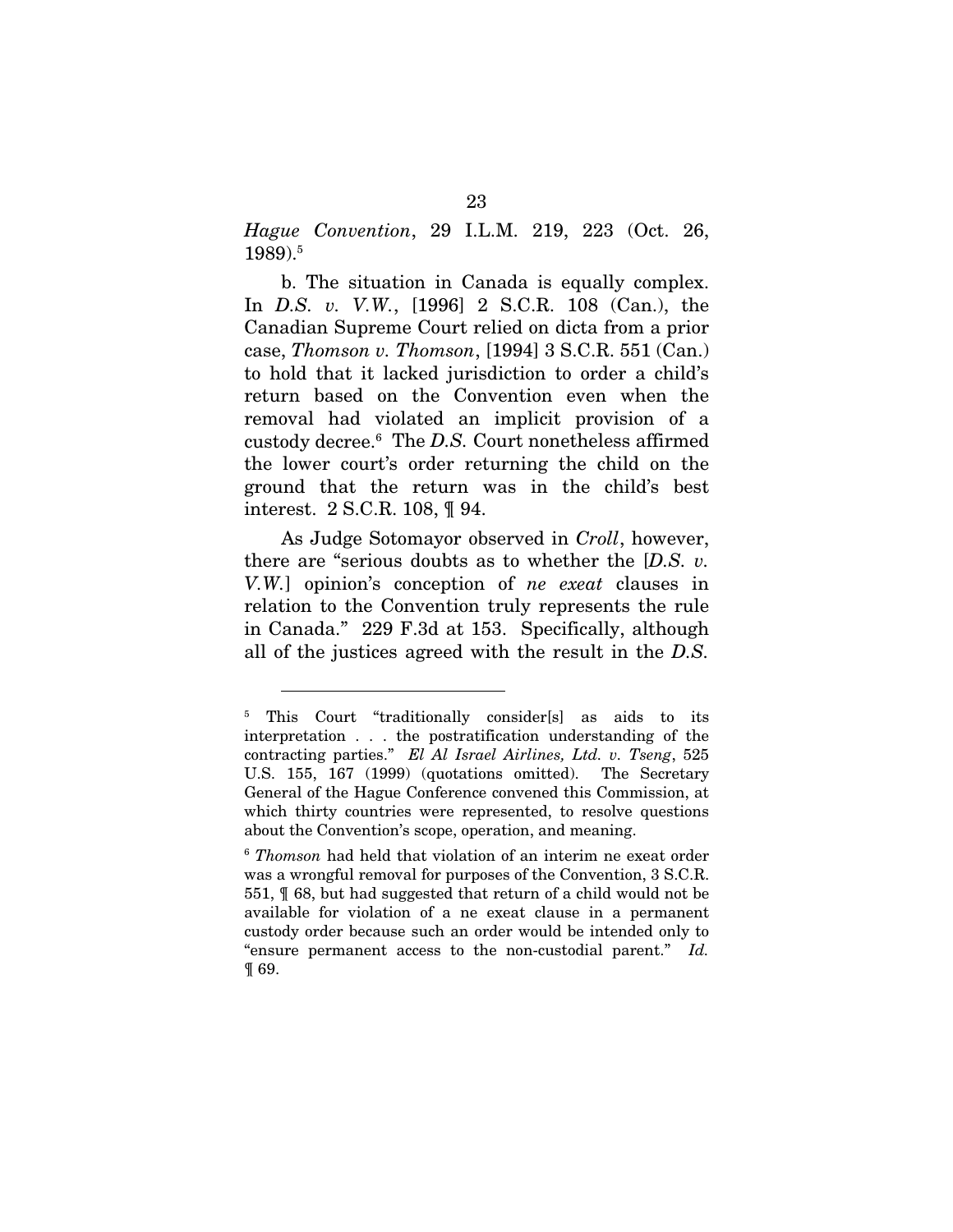case, six of the nine justices expressed only qualified support for the opinion's reasoning, 2 S.C.R. 108, ¶¶ 1, 96, 97, citing a contemporaneous Canadian Supreme Court decision that rejected "the suggestion that the custodial parent has the 'right' to move where he or she pleases." *Goertz v. Gordon*, [1996] 2 S.C.R. 27. ¶ 46 (Can.). Thus, one year after the Court's decision in *D.S.*, the Court of Appeal for British Columbia acknowledged the decision in *Thomson v. Thomson* but nonetheless concluded that a ne exeat order "reserve[s]" in a parent a "right of custody" for purposes of the Convention because it entails "the right to determine the child's place of residence." *See Thorne v. Dryden-Hall* [1997] 148 D.L.R. (4th) 508, ¶ 27 (Can.).

3. Certiorari is also warranted because the conflict between the Fifth Circuit's decision in this case (as well as the holdings of the Second, Fourth, and Ninth Circuits) and the interpretation advanced by the overwhelming majority of courts in our sister signatories contradicts "the need for uniform international interpretation of the Convention," a need Congress recognized in implementing the Hague Convention. 42 U.S.C.  $\S$  11601(b)(3)(B). As the legislative history of ICARA makes clear, both Congress and the Executive understood that an antecedent condition to a uniform international interpretation "is the need for uniformity in its interpretation in the United States." H.R. REP. NO.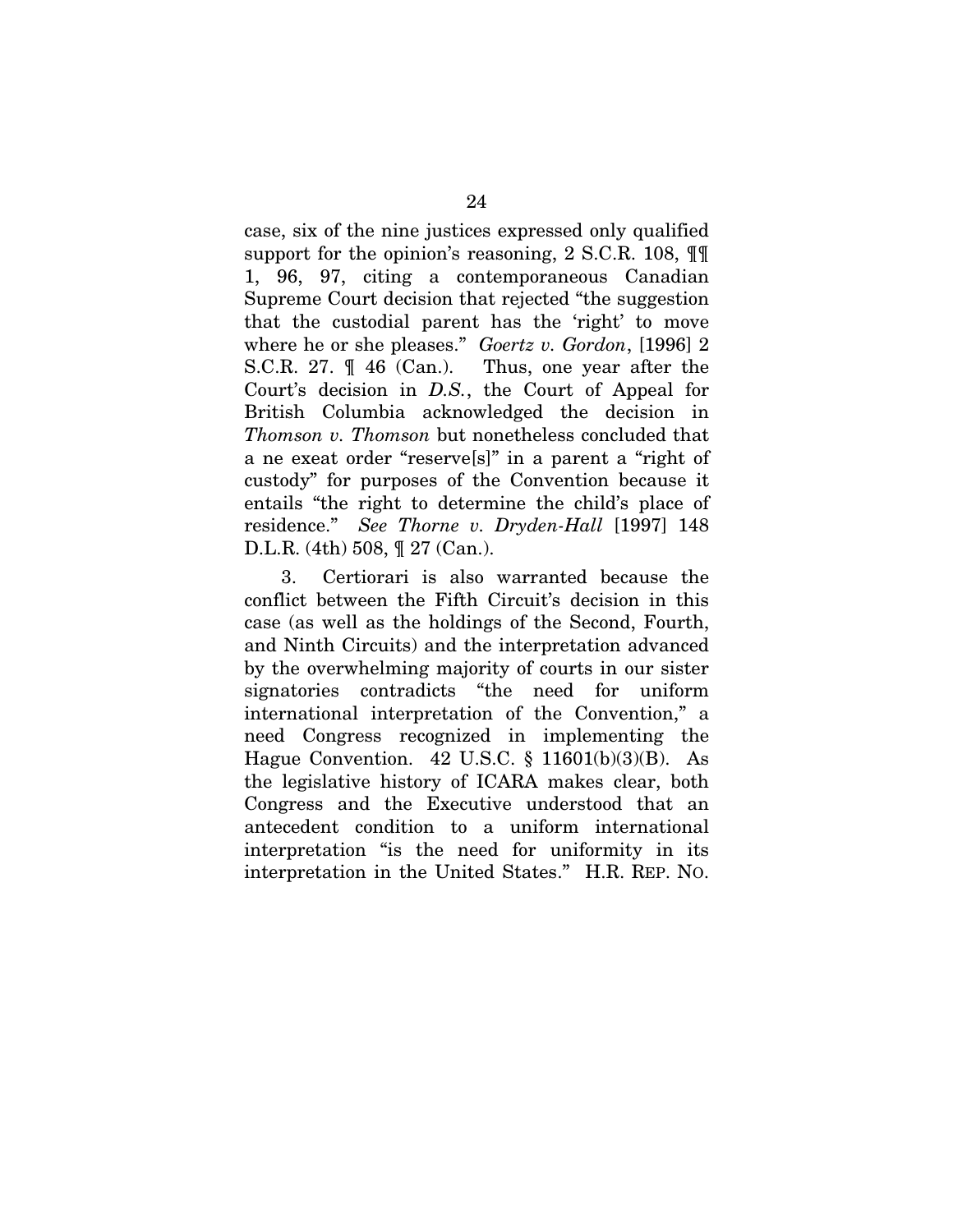<span id="page-33-0"></span>100-525, at 10 (1988), *reprinted in* 1988 U.S.C.C.A.N. 386, 392.[7](#page-33-1)

#### III. The Fifth Circuit's Decision Is Wrong On The Merits.

Certiorari is also warranted because the Fifth Circuit's decision is wrong on the merits. An analysis of the Convention's text, particularly when considered in light of its animating goals and purposes, as well as its drafting history, demonstrates that a ne exeat clause does in fact constitute a "right of custody" within the meaning of the Convention.

#### A. The Convention's Definition Of "Rights Of Custody" Includes A Ne Exeat Right.

When interpreting a treaty, courts should "begin with the text of the treaty and the context in which the written words are used." *Eastern Airlines, Inc. v. Floyd*, 499 U.S. 530, 534-35 (1991) (quotation marks omitted); *El Al Israel Airlines, Ltd. v. Tseng*, 525 U.S. 155, 167 (1999).

1. The Hague Convention provides for the return of a child to the country of habitual residence when the child's removal is "in breach of rights of custody attributed to a person . . . either jointly or alone."

<span id="page-33-1"></span><sup>7</sup> S*ee also* H.R. REP. NO. 100-525, at 17-18 (Executive Communication submitted by the U.S. Department of State to the House of Representatives on March 6, 1987 ("Executive Communication")) ("It is hoped that enactment of the bill will ensure greater uniformity in the Convention's implementation and interpretation in the United States.").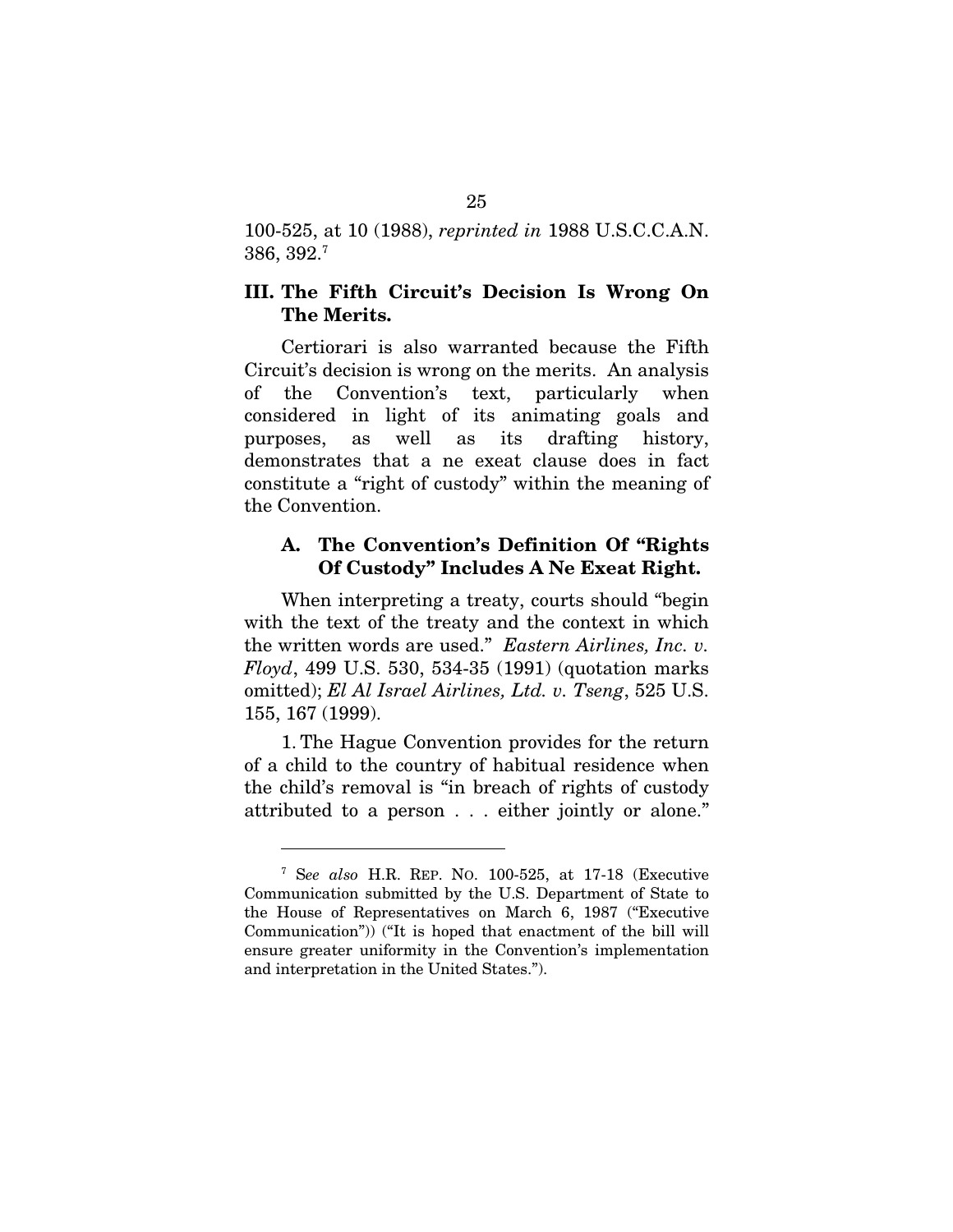Hague Convention art. 3. Although the Convention does not provide a comprehensive definition of "rights of custody," it does indicate that they "*include* rights relating to the care of the person of the child and, *in particular*, the right to determine the child's place of residence." *Id.* art. 5 (emphasis added). The text thus singles out as a paradigmatic example of rights of custody decision-making authority over the child's place of residence. The Convention also distinguishes "rights of custody" from "rights of access," which include "the right to take a child for a limited period of time to a place other than the child's habitual residence," and for which the remedy of return is not available. *Id.*

Particularly when considered in the context of the Convention, a ne exeat right is a "right of custody" under Article 3 because petitioner had – jointly with respondent – the right to determine his child's place of residence. Notwithstanding the Fifth Circuit's characterization (like the Second Circuit before it) of a ne exeat clause as providing nothing more than a "veto right" or "partial power," Pet. App. 8a, a ne exeat order in fact provides a parent with significant power over where the child lives. parent may grant or withhold consent subject to whatever conditions he or she chooses, and therefore effectively determine the country in which the child will live. Because the Convention is concerned with international, not domestic, relocations, that decision "is precisely the kind of choice the Convention is designed to protect." *Croll*, 229 F.3d at 147 (Sotomayor, J., dissenting).

That a ne exeat clause confers shared, rather than unilateral, power over the child's place of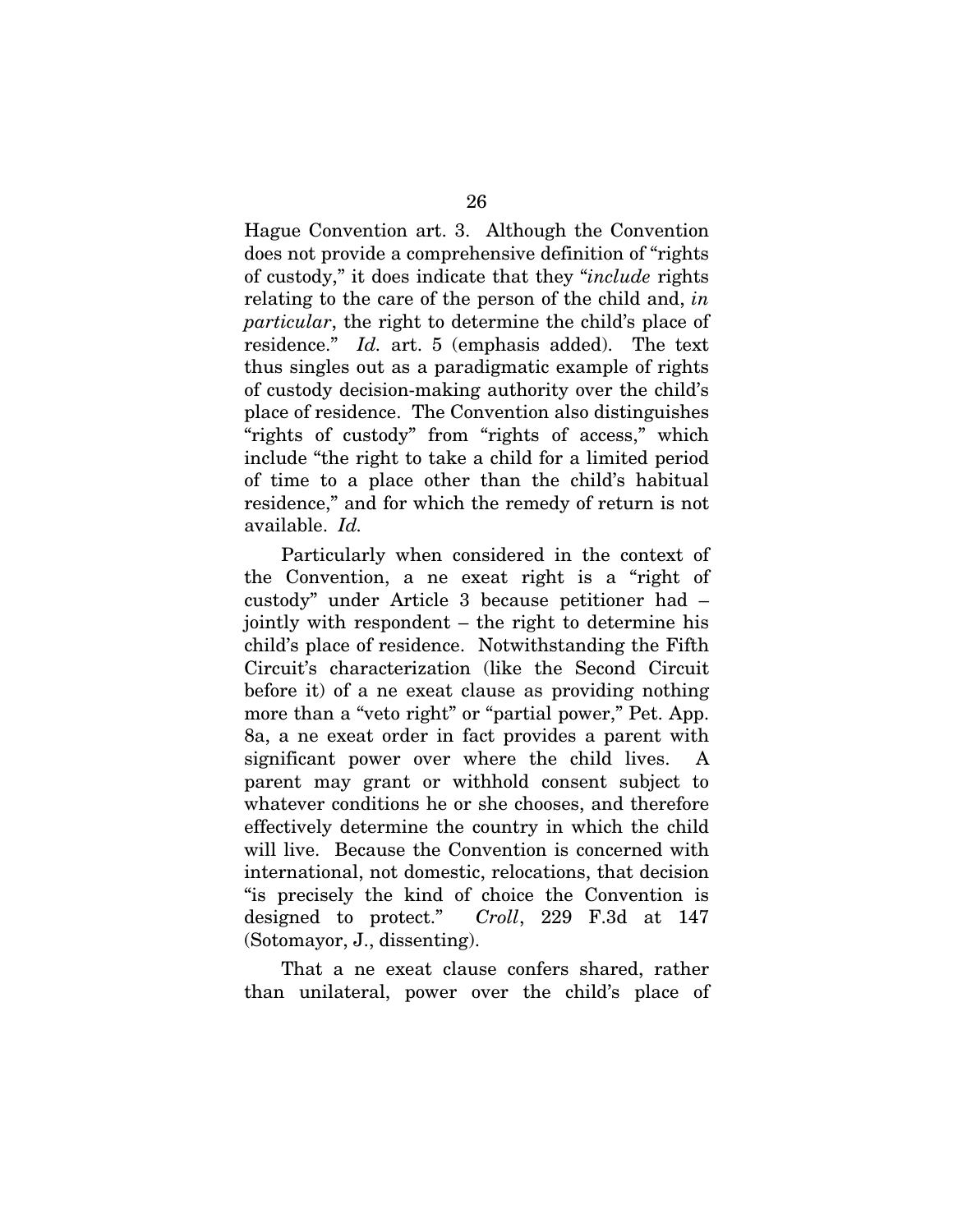residence is irrelevant, because the treaty specifically provides that rights of custody may be exercised "either jointly or alone." Hague Convention art. 3; *see also Furnes*, 362 F.3d at 720 (recognizing that each parent possesses such a right). Moreover, even if a ne exeat right were nothing more than a veto or negative right, that "does not diminish its status as a right." *See Croll*, 229 F.3d at 148 n.3 (Sotomayor, J., dissenting) (*citing Cruzan v. Director, Missouri Dep't of Health*, 497 U.S. 261, 281 (1990)).

2. Construing a ne exeat clause as a right to determine a child's residence, and therefore a "right of custody" for purposes of the Convention, is also consistent with the Convention's intent to protect "*all* the ways in which custody of children can be exercised" through "a flexible interpretation of the terms used, which allows the greatest possible number of cases to be brought into consideration." Elisa Perez-Vera, *Explanatory Report on the 1980 Hague Child Abduction Convention* ("Perez-Vera Report"), *in* ACTES ET DOCUMENTS DE LA QUATORZIÈME SESSION, TOME III, at 429 (1980) (emphasis in original)[.8](#page-35-0)

<span id="page-35-0"></span> $\overline{a}$ 

<sup>8</sup> The Perez-Vera Report is recognized "as the official history and commentary on the Convention and is a source of background on the meaning of the provisions of the Convention." U.S. Dep't of State, Hague International Child Abduction Convention; Text and Legal Analysis, 51 Fed. Reg. 10494, 10503 (Mar. 26, 1986); *see also Croll*, 292 F.3d at 137 n.3 ("[W]e have previously said that [the Perez-Vera Report] is an authoritative source for interpreting the Convention's provisions.").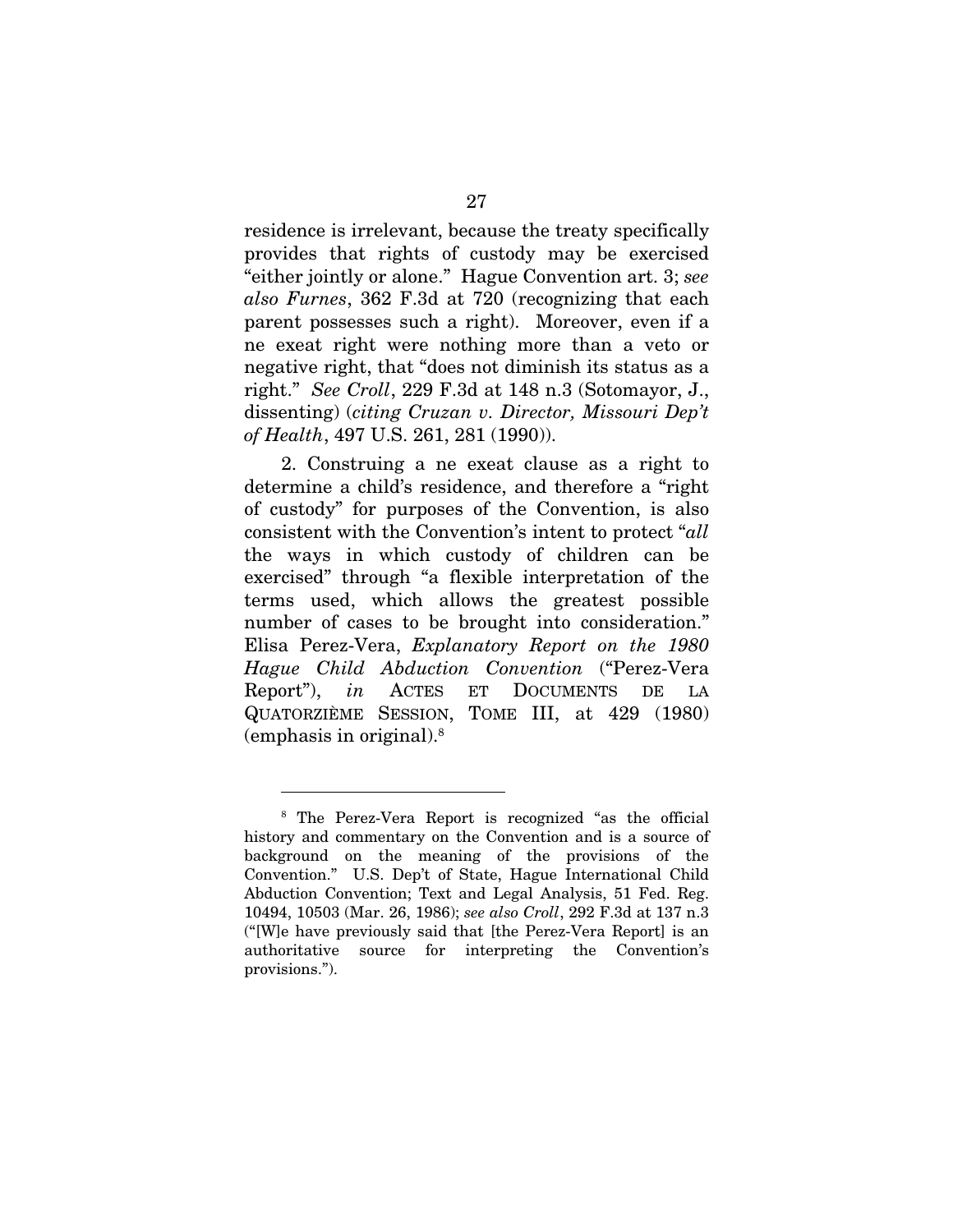By contrast, a narrow construction of the phrase "right of custody" (adopted by the Fifth Circuit in this case) rests on a definition of "custody" gleaned solely from U.S. dictionaries – an approach that cannot be reconciled with the drafters' decision to promulgate "an autonomous concept" that is "not necessarily coterminous with rights referred to as 'custody rights' created by the law of any particular country or jurisdiction," Permanent Bureau, Hague Commission, *supra*, at 222, rather than favoring any one signatory's conception of custody rights, Linda Silberman, *The Hague Child Abduction Convention Turns Twenty: Gender Politics and Other Issues*, 33 N.Y.U. J. INT'L L. & POL. 221, 228 (2000).

3. The broader purposes of the Convention also support the conclusion that a ne exeat clause constitutes a right of custody. The Convention aims to "secure the prompt return of children wrongfully removed to or retained in any Contracting State" and "to ensure that rights of custody and of access under the law of one Contracting State are effectively respected in the other Contracting States." Hague Convention art. 1. The return remedy secures these goals in two ways. First, it deters individuals from taking children across international borders in search of a friendlier forum, by "depriv[ing that] action[] of any practical or juridicial consequences." Perez-Vera Report, *supra*, at 42[9](#page-36-0).<sup>9</sup> Second, it guarantees that

<span id="page-36-0"></span><sup>9</sup> *See also Croll*, 229 F.3d at 147 (Sotomayor, J., dissenting) (*citing Blondin v. Dubois*, 189 F.3d 240, 245-46 (2d Cir. 1999)); H.R. Rep. No. 100-525 at 18 (Executive Communication) ("It is . . . hoped that [ICARA] will enhance the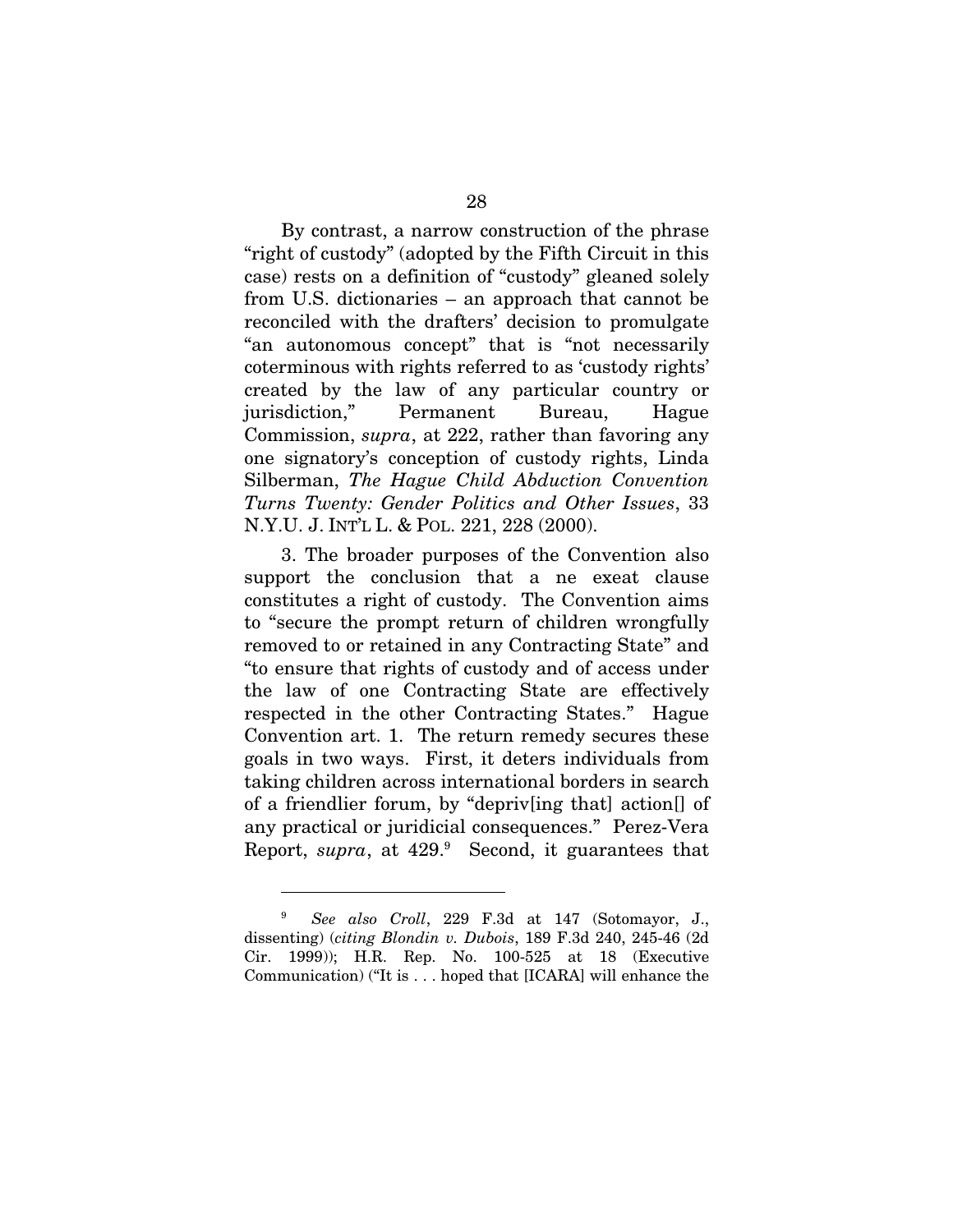custody arrangements ordered by the courts in one member state are respected by the courts in others by "re-establish[ing] a situation unilaterally and forcibly altered by the abductor." *Id.* at 430.

The Convention's interests in deterrence and reciprocal respect for custody arrangements apply just as fully to a ne exeat right as to a physical custody right. A ne exeat order signals – no less clearly than an explicit joint custody order – a court's determination that a child should not be taken from the country absent each parent's consent. It also gives legal effect, in a way that an order granting mere access rights does not, to the court's desire to preserve jurisdiction over the custody dispute. *See* PAUL R. BEAUMONT & PETER E. MCELEAVY, THE HAGUE CONVENTION ON INTERNATIONAL CHILD ABDUCTION 79-80 (1999).

In holding that courts are powerless to order return when a parent violates a ne exeat order, the decision below defeats both of these goals. First, it undercuts deterrence by enabling the abductor to "unilaterally and forcibly alter[]" unsatisfactory custody arrangements. Indeed, because virtually all Hague Convention signatories to consider the question regard ne exeat orders as conferring a "right of custody" and will order the child's return when such an order is violated, would-be abductors have a strong incentive to seek haven in the jurisdictions within the United States that do not. Second, as

effectiveness of the Convention as a deterrent to future wrongful removals.").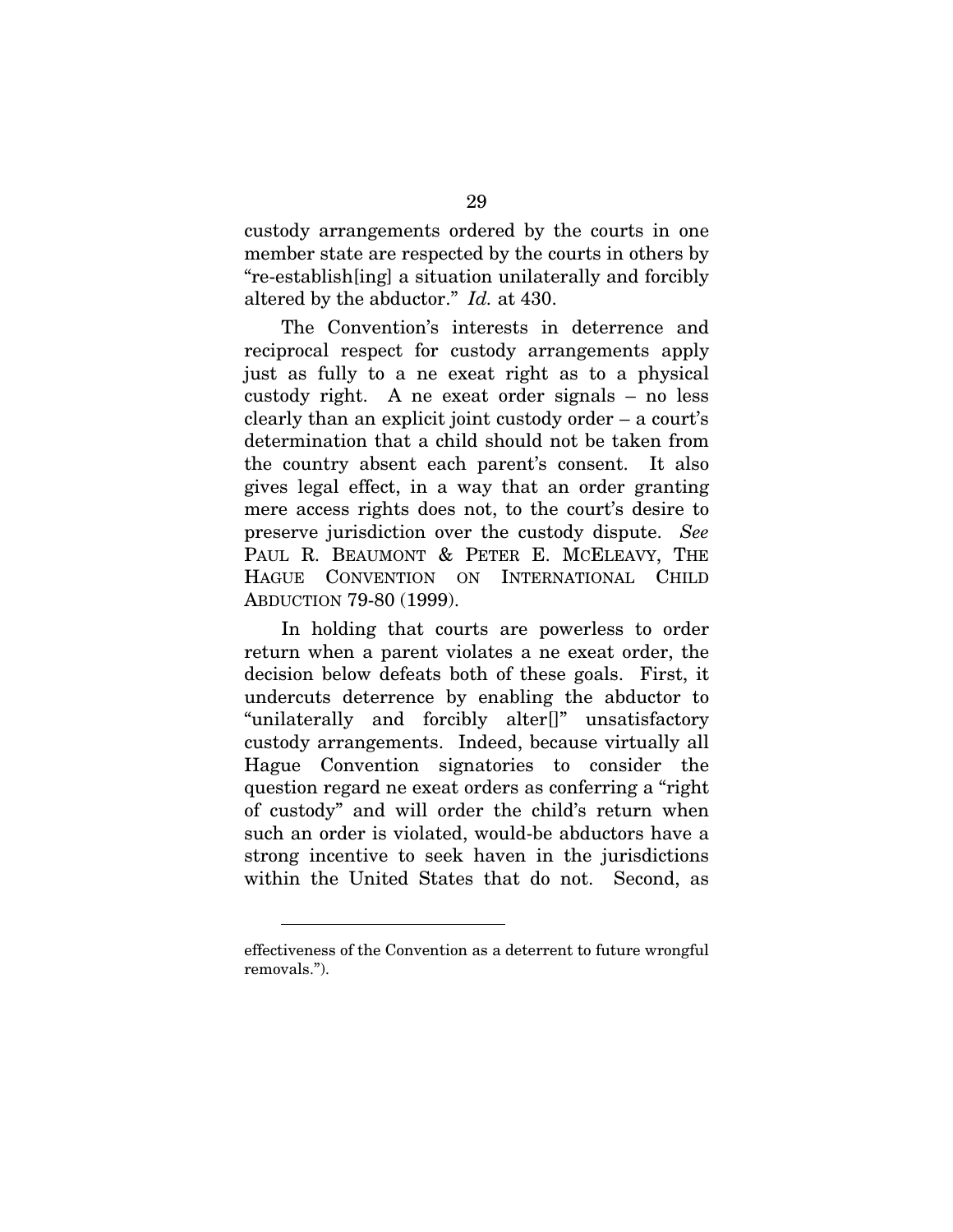<span id="page-38-0"></span>Judge Sotomayor explained in her dissent in *Croll*, *see* 229 F.3d at 147, by failing to accord any respect to the foreign court's expressly stated interest in preserving jurisdiction, the Fifth Circuit's approach effectively nullifies the initial custody determination.

Finally, finding a ne exeat right to be a "right of custody" under the Convention "is the only means of ensuring fairness to all the parties involved," BEAUMONT & MCELEAVY, *supra*, at 87, because "this is the only means of ensuring that the rights of all those concerned are given due consideration in a forum with which all should be familiar," *id.* at 80. Rather than allow one parent to unilaterally alter both parents' custody rights, returning the child allows the debate on the merits to occur in the state of habitual residence, rather than in a new forum that the abducting parent has specifically shopped. *See* Perez-Vera Report, *supra*, at 430.

### B. The Convention's *Travaux Préparatoires* Also Support The Conclusion That Ne Exeat Rights Constitute Rights Of Custody.

This Court has long made clear that, in construing a treaty, a court may "traditionally consider[] as aids to its interpretation the negotiating and drafting history (*travaux préparatoires*) and the postratification understanding of the contracting parties." *El Al*, 525 U.S. at 167 (emphasis in original) (quoting *Zicherman v. Korean Air Lines Co.*, 516 U.S. 217, 226 (1996)); *Eastern Airlines*, 499 U.S. at 534-35; *Air France v. Saks*, 470 U.S. at 400.

In this case, the *travaux préparatoires* demonstrate that ne exeat rights are rights of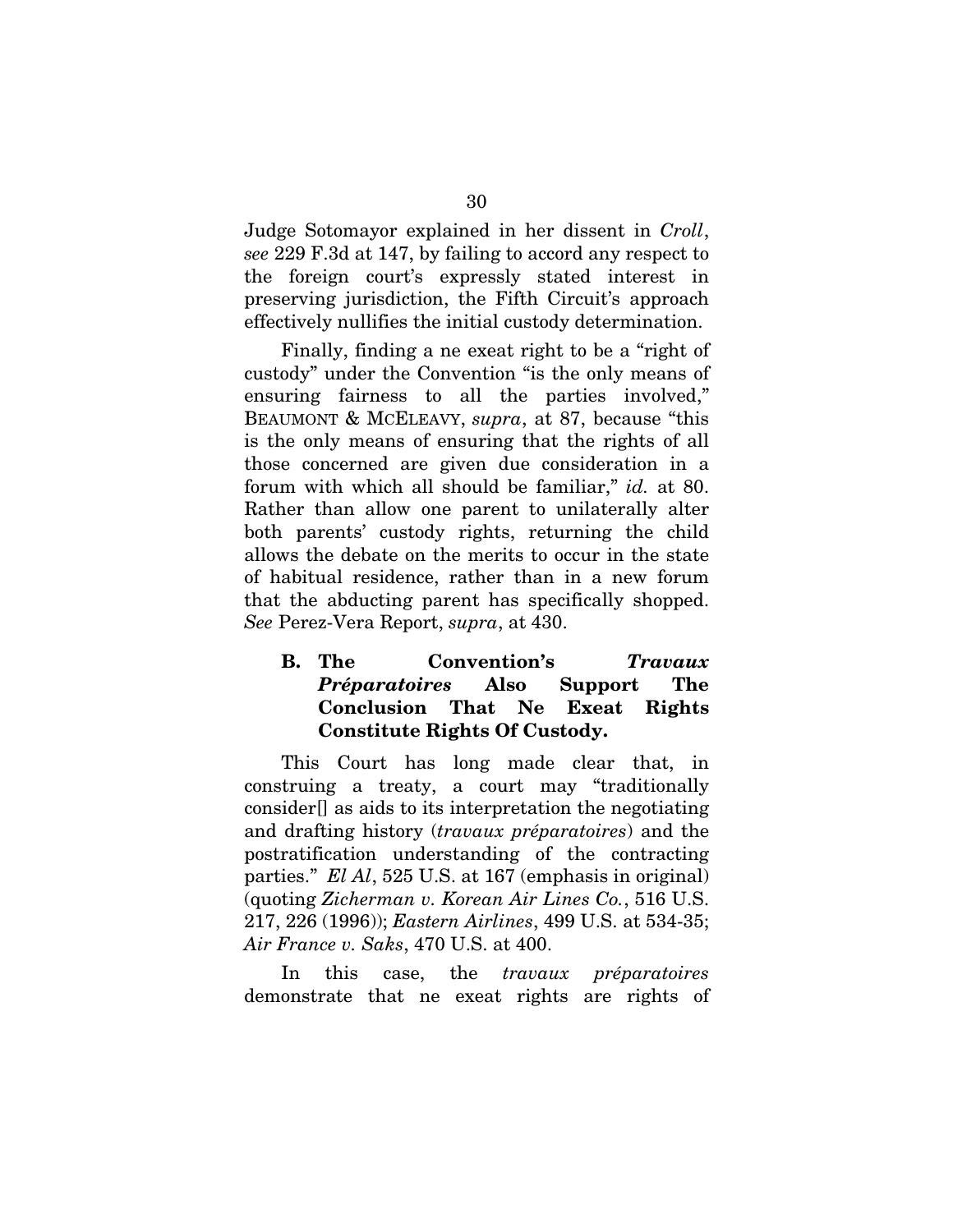custody under the Convention. During the negotiations leading up to the Convention, the drafters discussed a scenario virtually identical to this case as a hypothetical.<sup>10</sup> The Canadian representative observed that under his reading of the Convention, when a ne exeat order is in place, "[i]f the mother nevertheless leaves the jurisdiction without [the father's] consent, that constitutes wrongful removal." HAGUE CONFERENCE ON PRIVATE INTERNATIONAL LAW, ACTES ET DOCUMENTS DE LA QUATORZIÈME SESSION, TOME III, at 266 (1980). The drafting history makes clear that the participants agreed that "under the present terms of the Convention, the abducted child would have to be sent back immediately," *id.* (statement of Mr. van Boeschoten (Netherlands)); *see also id.* (statement of Mr. Eekelaar (Commonwealth Secretariat)), and thus the text required no additional revision. $11$ 

<span id="page-39-1"></span>11 Since the Convention was drafted, scholars have also suggested that the drafters did not revise the text to clarify this point because they failed to recognize that this would become a

<span id="page-39-0"></span><sup>&</sup>lt;sup>10</sup> The factual scenario at issue was also one of the earliest problems the Convention was designed to resolve: while discussing the Convention's subject-matter, the Perez-Vera Report directs the reader to the *Questionnaire and Report on International Child Abduction by One Parent*. Perez-Vera Report, *supra*, at 16 n.10. This Questionnaire deals with "five types of situations which are considered to constitute 'child abduction' for the purposes of this questionnaire," including when "[t]he child was removed by a parent from one country to another in violation of a court order which expressly prohibited such removal." Adair Dyer, *Questionnaire and Report on International Child Abduction by One Parent*, *in* ACTES ET DOCUMENTS DE LA QUATORZIÈME SESSION, TOME III, at 9 (1980).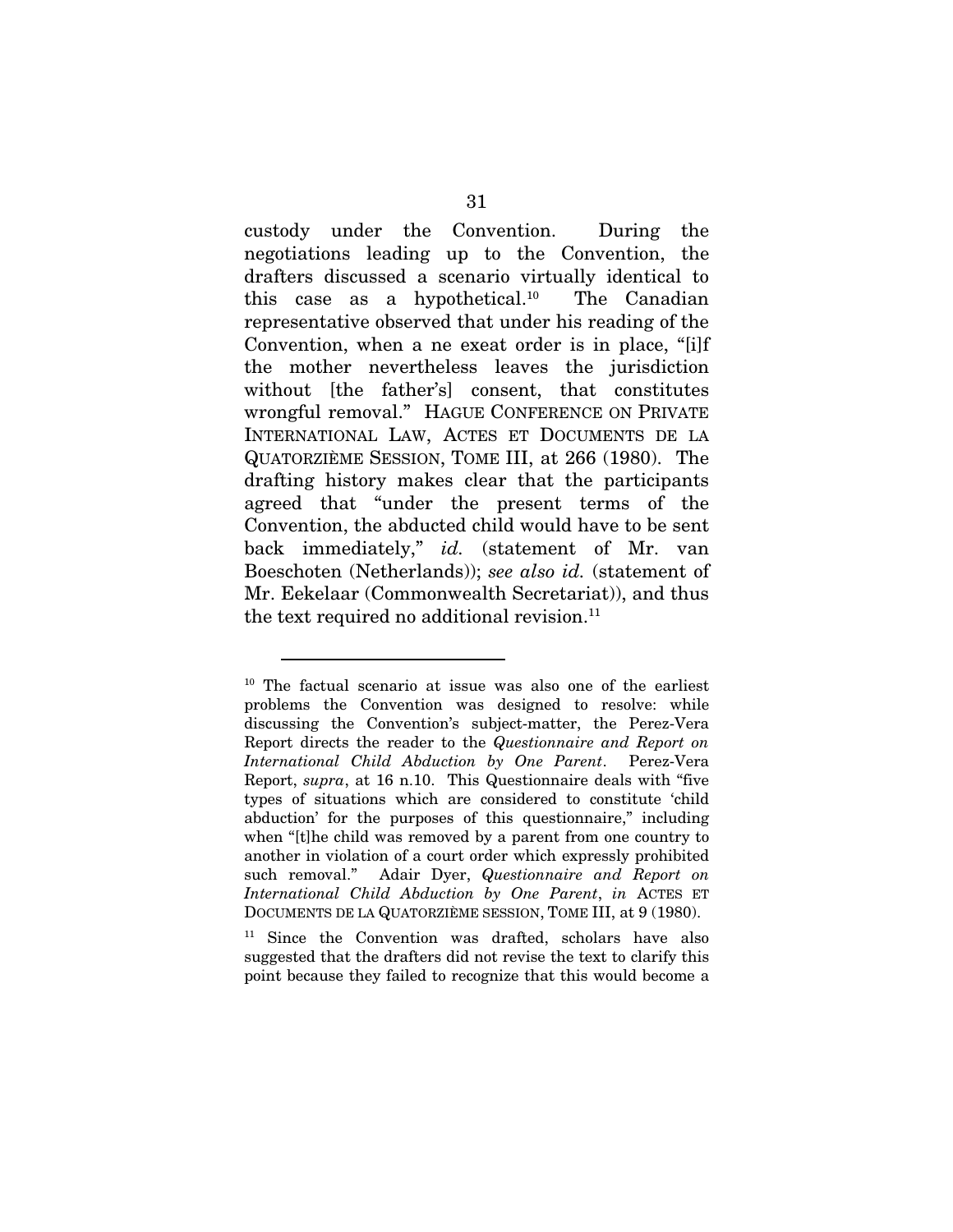In *Croll*, the majority relied on three isolated documents – an article by the chair of the Commission that drafted the Convention, a letter by then-Secretary of State George Schultz, and a snippet from the Perez-Vera Report – that, in its view, demonstrated that "rights of custody" were not intended to encompass a ne exeat right. But the latter two documents are, as Judge Sotomayor explained, entirely question-begging: they both "stand only for the unremarkable proposition that under the Convention, the return remedy is unavailable for breaches of parents' access rights." *Croll*, 229 F.3d at 150 (Sotomayor, J., dissenting). Whether a ne exeat right is merely a right of access is, however, precisely the question presented by this case.

Nor can the statement by A.E. Anton, the chair of the Hague Conference Commission, suggesting that the Commission had "rejected" the view that ne exeat rights fall under "rights of custody," *Croll*, 229 F.3d at 141-42 (citing A. E. Anton, *The Hague Convention on International Child Abduction*, 30 INT'L & COMP. L.Q. 537, 546 (1981)), bear the weight that the Second Circuit has attributed to it. First, as *Croll* acknowledges, Anton actually indicated that the issue "is less clear," because Article 5 only

major point of contention, given the then-prevailing approach to custody settlements that gave one parent full custody and the other "mere periodic visitation." BEAUMONT & MCELEAVY, *supra*, at 75-77. Today, courts in many countries often craft custody rights to allow both parents to play a role in the child's life, especially with respect to deciding where the child should live. *Id.* at 75.